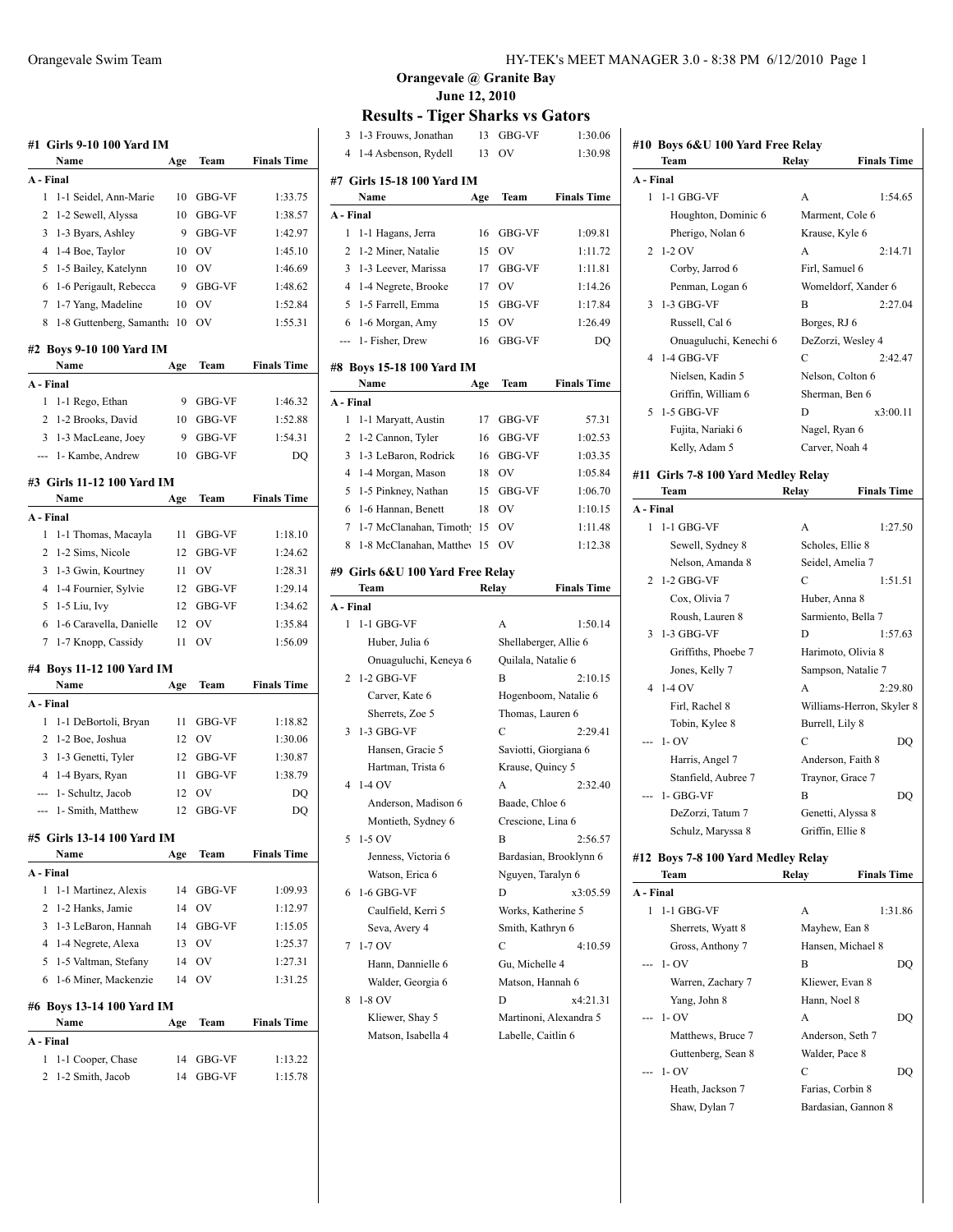|           | A - Final  (#12 Boys 7-8 100 Yard Medley Relay)     |                             |
|-----------|-----------------------------------------------------|-----------------------------|
| ---       | 1- GBG-VF                                           | C<br>DQ                     |
|           | Luo, Christopher 7                                  | McGarty, Jack 8             |
|           | Hu, William 7                                       | Romeo, Jonathan 8           |
| ---       | 1- GBG-VF                                           | B<br>DQ                     |
|           | Griffiths, Spencer 8                                | Vaughan, Mike 7             |
|           | Mcleod, Ethan 7                                     | Martinez, Andrew 8          |
| ---       | 1- GBG-VF                                           | D<br>DQ                     |
|           | Aram, Brandon 7<br>Maggio, Luca 8                   | Heinsen, Eric 8             |
|           |                                                     | Wiley, Clayton 8            |
|           | #13 Girls 9-10 100 Yard Medley Relay<br><b>Team</b> | <b>Finals Time</b><br>Relay |
| A - Final |                                                     |                             |
|           | 1 1-1 GBG-VF                                        | 1:15.88<br>А                |
|           | Sewell, Alyssa 10                                   | Nelson, Sydney 9            |
|           | Seidel, Ann-Marie 10                                | Sampson, Sydney 10          |
| 2         | $1-2$ GBG-VF                                        | 1:17.77<br>B                |
|           | Perigault, Rebecca 9                                | Houghton, Samantha 9        |
|           | McPhail, Carly 10                                   | Daley, Nicole 10            |
| 3         | 1-3 GBG-VF                                          | $\mathcal{C}$<br>1:22.93    |
|           | Scholes, Emma 10                                    | Roselli, Isabelle 9         |
|           | Patane, Grace 10                                    | Hansen, Emma 10             |
| 4         | 1-4 OV                                              | 1:23.92<br>A                |
|           | Boe, Taylor 10                                      | Bailey, Katelynn 10         |
|           | Svoboda, Sierra 10                                  | Rocamore, Elaine 10         |
| 5         | 1-5 GBG-VF                                          | x1:33.54<br>D               |
|           | McLeod, Ashlynn 9                                   | Byars, Ashley 9             |
|           | Sims, Danielle 9                                    | Caulfield, Kate 9           |
| 6         | $1-6$ OV                                            | 1:38.42<br>В                |
|           | Teese, Chloe 10                                     | Yang, Madeline 10           |
|           | Fuller, Belle 9                                     | Tinay, Ryla 10              |
| 7         | $1-7$ OV                                            | C<br>1:42.04                |
|           | Oglesby, Avonlea 10                                 | Guttenberg, Samantha 10     |
|           | Jones, Mikayla 10                                   | Tommasini, Angelina 10      |
|           | $1 - OV$                                            | D<br>DQ                     |
|           | Wheeler, Mailani 10                                 | Rorling, Madison 9          |
|           | Eilhardt, Lili 9                                    | Wallace, Kristen 9          |
|           | #14 Boys 9-10 100 Yard Medley Relay                 |                             |
|           | Team                                                | <b>Finals Time</b><br>Relay |
| A - Final |                                                     |                             |
| 1         | 1-1 GBG-VF                                          | А<br>1:23.19                |
|           | Kambe, Andrew 10                                    | MacLeane, Joey 9            |
|           | Rego, Ethan 9                                       | Romeo, Jeff 10              |
| 2         | 1-2 OV                                              | A<br>1:35.37                |
|           | Boe, Jacob 9                                        | Rose, Jakob 9               |
|           | Montieth, Anthony 9                                 | Shaw, Travis 9              |
| 3         | 1-3 GBG-VF                                          | C<br>1:37.70                |
|           | Vaughan, Josh 9                                     | Liu, Eric 9                 |
|           | Hu, Jonathan 10                                     | Martin, Grant 10            |
|           | 1- GBG-VF                                           | D<br>DQ                     |
|           | Scates, Ben 9                                       | Newman, Sam 9               |
|           | Harimoto, Eddie 10                                  | Maggio, Nico 10             |
|           | 1- GBG-VF                                           | B<br>DQ                     |
|           | Ding, Brian 9                                       | Brooks, David 10            |
|           | Haladus-Henke, Julian 10                            | Young, Joe 9                |

#### Orangevale Swim Team HY-TEK's MEET MANAGER 3.0 - 8:38 PM 6/12/2010 Page 2

#### **Orangevale @ Granite Bay June 12, 2010 Results - Tiger Sharks vs Gators**

|           | #15 Girls 11-12 200 Yard Medley Relay |                   |                        |
|-----------|---------------------------------------|-------------------|------------------------|
|           | Team                                  | Relay             | <b>Finals Time</b>     |
| A - Final |                                       |                   |                        |
| 1         | $1-1$ GBG-VF                          | A                 | 2:30.09                |
|           | Thomas, Macayla 11                    |                   | Blackburn, Madison 12  |
|           | Sims, Nicole 12                       |                   | Fournier, Sylvie 12    |
| 2         | $1-2$ GBG-VF                          | B                 | 2:35.52                |
|           | Chan, Stephanie 12                    |                   | DeBortoli, Natasha 11  |
|           | Nelson, Alyssa 11                     |                   | Sciascia, Elizabeth 11 |
| 3         | 1-3 GBG-VF                            | C                 | 2:51.75                |
|           | Patane, Hope 12                       | Huber, Kate 11    |                        |
|           | Perigault, Victoria 11                |                   | Caulfield, Megan 11    |
| 4         | $1-4$ OV                              | В                 | 3:06.99                |
|           | Fuller, Kate 12                       | Coyne, May 11     |                        |
|           | Caravella, Danielle 12                | Thomas, Chloe 12  |                        |
|           | 1- GBG-VF                             | D                 | DQ                     |
|           | Mayhew, Skylar 11                     |                   | Martinez, Ashley 11    |
|           | Liu, Ivy 12                           | Kenney, Sarah 11  |                        |
| ---       | $1 - OV$                              | C                 | DQ                     |
|           | Warren, Katelyn 11                    |                   | Mansanet, Portia 11    |
|           | Knopp, Cassidy 11                     | Thomas, Claire 11 |                        |
| ---       | $1 - OV$                              | А                 | DQ                     |
|           | Gwin, Kourtney 11                     | Bujanda, Miya 11  |                        |
|           | Dummett, Emily 12                     | Higby, Cora 12    |                        |
|           | #16 Boys 11-12 200 Yard Medley Relay  |                   |                        |
|           | Team                                  | Relay             | <b>Finals Time</b>     |
| A - Final |                                       |                   |                        |
| 1         | $1-1$ GBG-VF                          | А                 | 2:33.82                |
|           | Loomis, Hunter 12                     |                   | DeBortoli, Bryan 11    |
|           | Roselli, Josh 12                      |                   | Smith, Matthew 12      |
| 2         | $1-2$ OV                              | А                 | 2:45.66                |
|           | Bourassa, Nolan 12                    | Schultz, Jacob 12 |                        |
|           | Boe, Joshua 12                        | Hughes, Sean 12   |                        |
| 3         | $1-3$ GBG-VF                          | B                 | 2:53.70                |
|           | Genetti, Cameron 12                   | Genetti, Tyler 12 |                        |
|           | Byars, Ryan 11                        |                   | Shellaberger, Luke 12  |
| 4         | 1-4 OV                                | В                 | 3:47.87                |
|           | Kehler, Kobe 12                       | Leanos, Luke 11   |                        |
|           | Guest, Austin 11                      |                   | Hutchinson, William 11 |
|           |                                       |                   |                        |
|           | #17 Girls 13-14 200 Yard Medley Relay |                   |                        |
|           | Team                                  | Relay             | <b>Finals Time</b>     |
| A - Final |                                       |                   |                        |
| 1         | 1-1 GBG-VF                            | A                 | 2:10.04                |
|           | Martinez, Alexis 14                   | Wirth, Bridget 14 |                        |
|           | Brackett, Lauren 14                   |                   | McPhail, Shelby 13     |
| 2         | 1-2 GBG-VF                            | B                 | 2:17.69                |
|           | Sims, Allison 14                      |                   | Vivaldi, Colleen 13    |

3 1-3 GBG-VF C

4 1-4 OV A 2:30.75

| irls 11-12 200 Yard Medley Relay |                                          |                        |           | #18 Boys 13-14 200 Yard Medley Relay          |       |                                         |                        |
|----------------------------------|------------------------------------------|------------------------|-----------|-----------------------------------------------|-------|-----------------------------------------|------------------------|
| `eam                             | Relay                                    | <b>Finals Time</b>     |           | Team                                          | Relay |                                         | <b>Finals Time</b>     |
| al                               |                                          |                        | A - Final |                                               |       |                                         |                        |
| -1 GBG-VF                        | A                                        | 2:30.09                |           | 1 1-1 GBG-VF                                  |       | A                                       | 2:02.19                |
| Thomas, Macayla 11               |                                          | Blackburn, Madison 12  |           | Zech, David 14                                |       | Cooper, Chase 14                        |                        |
| Sims, Nicole 12                  | Fournier, Sylvie 12                      |                        |           | Brooks, Mark 14                               |       | Smith, Jacob 14                         |                        |
| -2 GBG-VF                        | B                                        | 2:35.52                |           | 2 1-2 OV                                      |       | А                                       | 2:14.83                |
| Chan, Stephanie 12               |                                          | DeBortoli, Natasha 11  |           | McLean, Lucas 14                              |       | Eyman, Ryan 14                          |                        |
| Nelson, Alyssa 11                |                                          | Sciascia, Elizabeth 11 |           | Fuller, Ryan 14                               |       | Asbenson, Rydell 13                     |                        |
| -3 GBG-VF                        | C                                        | 2:51.75                |           |                                               |       |                                         |                        |
| Patane, Hope 12                  | Huber, Kate 11                           |                        |           | #19 Girls 15-18 200 Yard Medley Relay<br>Team |       | Relay                                   | <b>Finals Time</b>     |
| Perigault, Victoria 11           | Caulfield, Megan 11                      |                        | A - Final |                                               |       |                                         |                        |
| -4 OV                            | B                                        | 3:06.99                |           | 1 1-1 GBG-VF                                  |       | A                                       | 2:06.41                |
| Fuller, Kate 12                  | Coyne, May 11                            |                        |           | Hagans, Jerra 16                              |       | Hayes, Jessica 17                       |                        |
| Caravella, Danielle 12           | Thomas, Chloe 12                         |                        |           | Mayhew, Michaela 15                           |       | Leever, Marissa 17                      |                        |
| - GBG-VF                         | D                                        | DQ                     |           | 2 1-2 GBG-VF                                  |       | B                                       | 2:15.51                |
| Mayhew, Skylar 11                | Martinez, Ashley 11                      |                        |           | Schnuelle, Nicole 15                          |       | Fisher, Drew 16                         |                        |
| Liu, Ivy 12                      | Kenney, Sarah 11                         |                        |           | Moran, Kylee 16                               |       | Farrell, Emma 15                        |                        |
| - OV                             | C                                        | DQ                     |           | $3 - 1 - 3$ OV                                |       | А                                       | 2:19.41                |
| Warren, Katelyn 11               | Mansanet, Portia 11                      |                        |           |                                               |       |                                         |                        |
| Knopp, Cassidy 11                | Thomas, Claire 11                        |                        |           | Miner, Natalie 15                             |       | Morgan, Amy 15                          |                        |
| - OV                             | A                                        | DQ                     |           | Negrete, Brooke 17<br>4 1-4 GBG-VF            |       | Eyman, Brooke 15<br>C                   | 2:21.71                |
| Gwin, Kourtney 11                | Bujanda, Miya 11                         |                        |           |                                               |       | Hayes, Marissa 15                       |                        |
| Dummett, Emily 12                | Higby, Cora 12                           |                        |           | Northam, Jessica 16                           |       |                                         |                        |
|                                  |                                          |                        |           | Fitzgerald, Erin 18<br>5 1-5 GBG-VF           |       | Davidson, Sydney 15<br>D                | x2:28.66               |
| oys 11-12 200 Yard Medley Relay  |                                          |                        |           |                                               |       |                                         |                        |
| `eam                             | Relay                                    | <b>Finals Time</b>     |           | Harris, Emily 16                              |       | Engwer, Emily 16<br>Montero, Jessica 15 |                        |
| al<br>-1 GBG-VF                  | A                                        | 2:33.82                |           | Vasquez, Rachael 16                           |       |                                         |                        |
|                                  |                                          |                        |           | #20 Boys 15-18 200 Yard Medley Relay          |       |                                         |                        |
| Loomis, Hunter 12                | DeBortoli, Bryan 11<br>Smith, Matthew 12 |                        |           | Team                                          | Relay |                                         | <b>Finals Time</b>     |
| Roselli, Josh 12                 | A                                        | 2:45.66                | A - Final |                                               |       |                                         |                        |
| -2 OV                            |                                          |                        |           | 1 1-1 GBG-VF                                  |       | А                                       | 1:49.25                |
| Bourassa, Nolan 12               | Schultz, Jacob 12                        |                        |           | Pinkney, Nathan 15                            |       | LeBaron, Rodrick 16                     |                        |
| Boe, Joshua 12                   | Hughes, Sean 12<br>B                     |                        |           | Maryatt, Austin 17                            |       | Lewis, Will 15                          |                        |
| -3 GBG-VF                        |                                          | 2:53.70                |           | 2 1-2 GBG-VF                                  |       | B                                       | 1:57.57                |
| Genetti, Cameron 12              | Genetti, Tyler 12                        |                        |           | Daley, Ryan 16                                |       | Cannon, Tyler 16                        |                        |
| Byars, Ryan 11<br>-4 OV          |                                          | Shellaberger, Luke 12  |           | Adams, Christian 15                           |       | Bouck, Alex 17                          |                        |
|                                  | B                                        | 3:47.87                |           | 3 1-3 GBG-VF                                  |       | C                                       | 2:00.09                |
| Kehler, Kobe 12                  | Leanos, Luke 11                          |                        |           | Nielsen, Gary 17                              |       | Neiman, Andrew 16                       |                        |
| Guest, Austin 11                 |                                          | Hutchinson, William 11 |           | Martin, Neil 15                               |       | Chan, Matthew 15                        |                        |
| irls 13-14 200 Yard Medley Relay |                                          |                        |           | 4 1-4 OV                                      |       | A                                       | 2:01.99                |
| `eam                             | Relay                                    | <b>Finals Time</b>     |           | McClanahan, Timothy 15                        |       |                                         | McClanahan, Matthew 15 |
| al                               |                                          |                        |           | Hannan, Benett 18                             |       | Morgan, Mason 18                        |                        |
| -1 GBG-VF                        | А                                        | 2:10.04                |           | 5 1-5 OV                                      |       | B                                       | 2:15.18                |
| Martinez, Alexis 14              | Wirth, Bridget 14                        |                        |           | Clark, Geramy 15                              |       | Fuller, Chris 15                        |                        |
| Brackett, Lauren 14              | McPhail, Shelby 13                       |                        |           | Mower, Tyler 17                               |       | Palomo, Nick 16                         |                        |
| -2 GBG-VF                        | В                                        | 2:17.69                |           |                                               |       |                                         |                        |
| Sims, Allison 14                 | Vivaldi, Colleen 13                      |                        |           | #21 Girls 6&U 25 Yard Free                    |       | <b>Team</b>                             |                        |
| Sanders, Brittany 13             |                                          | Mayhew, Kymerie 13     |           | Name                                          | Age   |                                         | <b>Finals Time</b>     |
| -3 GBG-VF                        | С                                        | 2:20.66                | A - Final |                                               |       |                                         |                        |
| Hagans, Jalee 14                 |                                          | LeBaron, Hannah 14     |           | 1 5-1 Quilala, Natalie                        | 6     | GBG-VF                                  | 25.97                  |
| Conner, Karrisa 14               | Brunkhorst, Sami 13                      |                        |           | 2 5-2 Huber, Julia                            | 6     | GBG-VF                                  | 27.32                  |
| -4 OV                            | A                                        | 2:30.75                |           | 3 5-3 Shellaberger, Allie                     | 6     | GBG-VF                                  | 28.73                  |
| Hanks, Jamie 14                  |                                          | Miner, Mackenzie 14    |           | 4 5-4 Onuaguluchi, Keneya                     | 6     | GBG-VF                                  | 31.53                  |
| Valtman, Stefany 14              | Negrete, Alexa 13                        |                        | 5         | 5-5 Anderson, Madison                         | 6     | 0V                                      | 33.07                  |
|                                  |                                          |                        |           | 6 5-6 Baade, Chloe                            | 6     | 0V                                      | 41.20                  |
|                                  |                                          |                        |           |                                               |       |                                         |                        |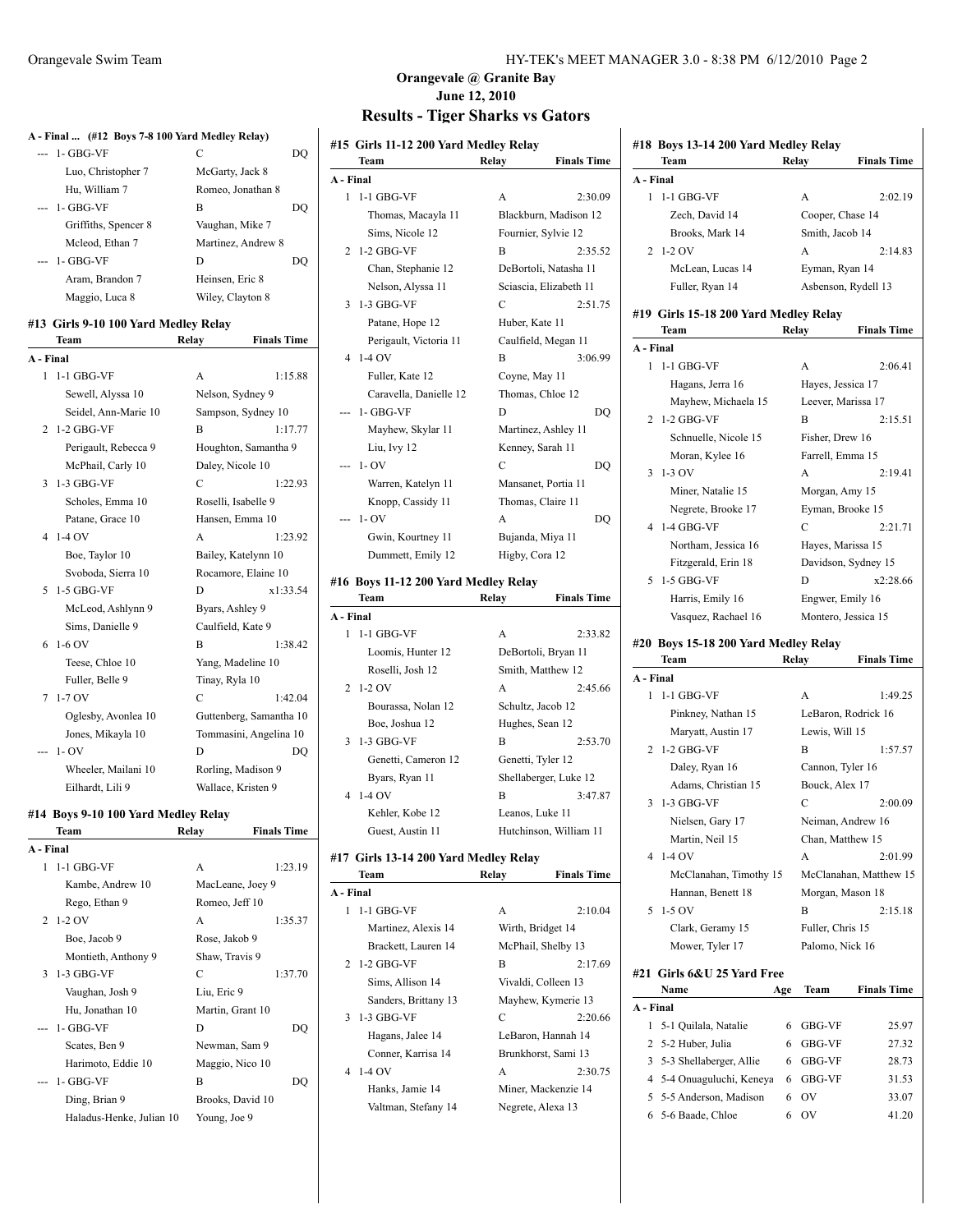| A - Final  (#21 Girls 6&U 25 Yard Free)<br>5-7 Jenness, Victoria<br>7 | 6              | OV               | 42.90              |
|-----------------------------------------------------------------------|----------------|------------------|--------------------|
| 5-8 Montieth, Sydney<br>8                                             | 6              | OV               | 45.61              |
| <b>B</b> - Final                                                      |                |                  |                    |
| 9 4-1 Thomas, Lauren                                                  | 6              | GBG-VF           | 28.05              |
| 10 4-2 Hogenboom, Natalie                                             | 6              | GBG-VF           | 31.40              |
| 11 4-3 Carver, Kate                                                   | 6              | GBG-VF           | 34.50              |
| 12 4-4 Sherrets, Zoe                                                  | 5              | GBG-VF           | 40.79              |
| 13 4-5 Hedtke, Laureen                                                | 6              | OV               | 42.42              |
| 14 4-6 Watson, Erica                                                  | 6              | <b>OV</b>        | 43.00              |
| 15 4-7 Matson, Hannah                                                 | 6              | <b>OV</b>        | 47.28              |
| 16 4-8 Nguyen, Taralyn                                                | 6              | OV               | 48.89              |
| C - Final                                                             |                |                  |                    |
| 3-1 Hansen, Gracie<br>17                                              | 5              | GBG-VF           | 34.59              |
| 3-2 Krause, Quincy<br>18                                              | 5              | GBG-VF           | 38.52              |
| 3-3 Saviotti, Giorgiana<br>19                                         | 6              | GBG-VF           | 39.29              |
| 20 3-4 Bardasian, Brooklynn                                           | 6              | O <sub>V</sub>   | 49.97              |
| 21 3-5 Hartman, Trista                                                | 6              | GBG-VF           | 50.55              |
| 22 3-6 Hann, Dannielle                                                | 6              | <b>OV</b>        | 1:01.27            |
| 23 3-7 Walder, Georgia                                                | 6              | <b>OV</b>        | 1:01.38            |
| 24 3-8 Gu, Michelle                                                   | 4              | OV               | 1:07.48            |
| D - Final                                                             |                |                  |                    |
| 25 2-1 Caulfield, Kerri                                               | 5              | GBG-VF           | 38.46              |
| 26 2-2 Smith, Kathryn                                                 | 6              | GBG-VF           | 42.40              |
| 2-3 Martinoni, Alexandra<br>27                                        | 5              | <b>OV</b>        | 48.83              |
| 2-4 Khamis, Aliyah<br>28                                              | 6              | OV               | 50.36              |
| 2-5 Seva, Avery<br>29                                                 | 4              |                  | 50.38              |
| 2-6 Works, Katherine<br>30                                            | 5              | GBG-VF<br>GBG-VF | 50.51              |
| 2-7 Labelle, Caitlin<br>31                                            | 6              | OV               | 52.66              |
|                                                                       | 5              | OV               | 1:13.72            |
| 32 2-8 Kliewer, Shay<br>E - Final                                     |                |                  |                    |
| 33                                                                    |                | <b>OV</b>        |                    |
| 1-1 Crescione, Lina                                                   | 6              |                  | 43.20              |
| 34 1-2 Stewart, Carly<br>1-3 Gordon, Jane                             | 5<br>5         | GBG-VF           | 44.25              |
| 35                                                                    |                | GBG-VF           | 52.11              |
| 36 1-4 McGarty, Kate                                                  | 6              | GBG-VF           | 1:10.77<br>1:34.64 |
| 37 1-5 Matson, Isabella                                               | 4              | OV               |                    |
| --- 1- Borges, Kathryn                                                | $\overline{4}$ | GBG-VF           | DO                 |
| #22 Boys 6&U 25 Yard Free                                             |                |                  |                    |
| Name                                                                  | Age            | Team             | <b>Finals Time</b> |
| A - Final                                                             |                |                  |                    |
| 4-1 Marment, Cole<br>1                                                | 6              | GBG-VF           | 25.54              |
| 4-2 Houghton, Dominic<br>$\overline{2}$                               | 6              | GBG-VF           | 26.56              |
| 4-3 Pherigo, Nolan<br>3                                               | 6              | GBG-VF           | 28.58              |
| 4 4-4 Krause, Kyle                                                    | 6              | GBG-VF           | 29.53              |
|                                                                       | 6              | <b>OV</b>        | 29.75              |
| 4-5 Womeldorf, Xander<br>5                                            |                |                  |                    |
| 6 4-6 Corby, Jarrod                                                   | 6              | OV               | 31.29              |
| 7 4-7 Penman, Logan                                                   | 6              | <b>OV</b>        | 37.45              |
| 8 4-8 Firl, Samuel                                                    | 6              | OV               | 43.50              |
|                                                                       |                |                  |                    |
| <b>B</b> - Final<br>3-1 Rosello, Max<br>9.                            | 6              | OV               | 29.26              |

 3-3 Borges, RJ 6 GBG-VF 33.95 3-4 Sherman, Ben 6 GBG-VF 34.85 13 3-5 Russell, Cal 6 GBG-VF 35.69

# **Orangevale @ Granite Bay June 12, 2010**

| 14        | 3-6 Williams-Herron, Bro    | 6              | <b>OV</b> | 39.12              |
|-----------|-----------------------------|----------------|-----------|--------------------|
| 15        | 3-7 Griffin, William        | 6              | GBG-VF    | 43.98              |
| 16        | 3-8 Matthews, Logan         | 5              | OV        | 1:07.85            |
| C - Final |                             |                |           |                    |
| 17        | 2-1 Nielsen, Kadin          | 5              | GBG-VF    | 38.79              |
| 18        | 2-2 Nagel, Ryan             | 6              | GBG-VF    | 39.87              |
|           | 19 2-3 Nelson, Colton       | 6              | GBG-VF    | 42.44              |
|           | 20 2-4 Fujita, Nariaki      | 6              | GBG-VF    | 43.25              |
| 21        | 2-5 Carver, Noah            | 4              | GBG-VF    | 43.89              |
| 22        | 2-6 Kelly, Adam             | 5              | GBG-VF    | 44.38              |
| 23        | 2-7 Heinsen, Matthew        | 5              | GBG-VF    | 1:35.96            |
| D - Final |                             |                |           |                    |
| 25        | 1-1 Stanfield, Brent        | 4              | GBG-VF    | 47.36              |
|           | 26 1-2 DeZorzi, Wesley      | $\overline{4}$ | GBG-VF    | 52.73              |
|           | --- 1- Fujita, Narihide     | 4              | GBG-VF    | DQ                 |
|           |                             |                |           |                    |
|           | #23  Girls 7-8 25 Yard Free |                |           |                    |
|           | Name                        | Age            | Team      | <b>Finals Time</b> |
| A - Final |                             |                |           |                    |
| 1         | 4-1 Seidel, Amelia          | 7              | GBG-VF    | 19.34              |
|           | 2 4-2 Anderson, Faith       | 8              | OV        | 19.65              |
|           | 3 4-3 Sewell, Sydney        | 8              | GBG-VF    | 20.86              |
|           | 4 4-4 Genetti, Alyssa       | 8              | GBG-VF    | 20.95              |
|           | 5 4-5 Sarmiento, Bella      | 7              | GBG-VF    | 21.08              |
|           | 6 4-6 Williams-Herron, Sky  | 8              | OV        | 22.48              |
| 7         | 4-7 Pagliaro, Greysha       | 8              | OV        | 26.33              |
| B - Final |                             |                |           |                    |
| 9         | 3-1 Harimoto, Olivia        | 8              | GBG-VF    | 21.36              |
| 10        | 3-2 Griffin, Ellie          | 8              | GBG-VF    | 21.74              |
| 11        | 3-3 Cox, Olivia             | 7              | GBG-VF    | 22.47              |
|           | 12 3-4 Roush, Lauren        | 8              | GBG-VF    | 22.54              |
| 13        | 3-5 Tobin, Kylee            | 8              | OV        | 27.89              |
| 14        | 3-6 Gould, Annelyse         | 7              | OV        | 38.53              |
| 15        | 3-7 Burrell, Lily           | 8              | OV        | 52.27              |
| C - Final |                             |                |           |                    |
| 17        | 2-1 Schulz, Maryssa         | 8              | GBG-VF    | 21.23              |
|           | 18 2-2 Jones, Kelly         | 7              | GBG-VF    | 21.48              |
|           | 19 2-3 Griffiths, Phoebe    | 7              | GBG-VF    | 23.31              |
|           | 20 2-4 Sampson, Natalie     | 7              | GBG-VF    | 25.39              |
|           | 21 2-5 Firl, Rachel         |                | 8 OV      | 27.21              |
|           | 22 2-6 Wheeler, Reece       | 7              | OV        | 32.92              |
| 23        | 2-7 Traynor, Grace          | 7              | OV        | 36.63              |
| D - Final |                             |                |           |                    |
| 25        | 1-1 Works, Kelsey           | 8              | GBG-VF    | 23.27              |
| 26        | 1-2 Nielsen, Sarena         | 7              | GBG-VF    | 24.59              |
|           | 27 1-3 Quinn, Cayla         | 8              | GBG-VF    | 27.13              |
| 28        | 1-4 Stewart, Makenna        | 7              | GBG-VF    | 28.01              |
| 29        | 1-5 Jones, Katie            | 7              | GBG-VF    | 28.11              |
| 30        | 1-6 Nielsen, Sydnee         | 8              | GBG-VF    | 28.42              |
| 31        | 1-7 Root, Abby              | 7              | GBG-VF    | 28.89              |
| 32        | 1-8 Naki, Makena            | 7              | GBG-VF    | 40.24              |
|           |                             |                |           |                    |
|           | #24 Boys 7-8 25 Yard Free   |                |           |                    |
|           | Name                        | Age            | Team      | <b>Finals Time</b> |
| A - Final |                             |                |           |                    |
|           | 1 4-1 Hansen, Michael       |                | 8 GBG-VF  | 17.91              |

| 2                | 4-2 Romeo, Jonathan                       | 8        | GBG-VF       | 21.52              |
|------------------|-------------------------------------------|----------|--------------|--------------------|
| 3                | 4-3 Guttenberg, Sean                      | 8        | OV           | 21.71              |
| 4                | 4-4 Griffiths, Spencer                    | 8        | GBG-VF       | 22.07              |
| 5                | 4-5 Walder, Pace                          | 8        | OV           | 22.70              |
|                  | 6 4-6 Bardasian, Gannon                   | 8        | OV           | 24.89              |
|                  | 7 4-7 Heinsen, Eric                       | 8        | GBG-VF       | 26.56              |
| 8                | 4-8 Rooney, Liam                          | 7        | OV           | 31.27              |
| <b>B</b> - Final |                                           |          |              |                    |
| 9                | 3-1 Hu, William                           | 7        | GBG-VF       | 22.08              |
| 10               | 3-2 Vaughan, Mike                         | 7        | GBG-VF       | 22.83              |
| 11               | 3-3 McGarty, Jack                         | 8        | GBG-VF       | 25.42              |
| 12               | 3-4 Aram, Brandon                         | 7        | GBG-VF       | 25.53              |
| 13               | 3-5 Anderson, Seth                        | 7        | OV           | 26.93              |
| 14               | 3-6 Kliewer, Evan                         | 8        | OV           | 27.65              |
| 15               | 3-7 Yang, John                            | 8        | OV           | 30.47              |
| 16               | 3-8 Warren, Zachary                       | 7        | OV           | 44.60              |
| C - Final        |                                           |          |              |                    |
| 17               | 2-1 Luo, Christopher                      | 7        | GBG-VF       | 23.60              |
| 18               | 2-2 Maggio, Luca                          | 8        | GBG-VF       | 25.64              |
| 19               | 2-3 Wiley, Clayton                        | 8        | GBG-VF       | 25.82              |
| 20               | 2-4 Bansal, Dhilan                        | 7        | GBG-VF       | 29.23              |
| 21               | 2-5 Farias, Corbin                        | 8        | OV           | 32.50              |
| 22               | 2-6 Matthews, Bruce                       | 7        | OV           | 33.50              |
| 23               | 2-7 Heath, Jackson                        | 7        | OV           | 40.00              |
| 24               | 2-8 Toscano, Vincent                      | 7        | OV           | 40.09              |
| D - Final        |                                           |          |              |                    |
| 25               | 1-1 Sampson, Justin                       | 7        | GBG-VF       | 27.26              |
|                  |                                           |          |              |                    |
|                  |                                           |          |              |                    |
| 26               | 1-2 Day, Josh                             | 8        | GBG-VF       | 32.71              |
|                  | #25 Girls 9-10 25 Yard Free               |          |              |                    |
|                  | Name                                      | Age      | Team         | <b>Finals Time</b> |
| A - Final        |                                           |          |              |                    |
| 1                | 4-1 Rocamore, Elaine                      | 10       | OV           | 15.64              |
| 2                | 4-2 McPhail, Carly                        | 10       | GBG-VF       | 16.33              |
| 3                | 4-3 Roselli, Isabelle                     | 9        | GBG-VF       | 16.85              |
|                  | 4 4-4 Coons, Hannah                       | 9        | GBG-VF       | 17.86              |
| 5                | 4-5 Teese, Chloe                          | 10       | OV           | 18.15              |
| 6                | 4-6 Patane, Grace                         | 10       | GBG-VF       | 18.25              |
|                  | 7 4-7 Oglesby, Avonlea                    | 10       | OV           | 18.95              |
| 8                | 4-8 Guttenberg, Samantha 10 OV            |          |              | 19.61              |
| B - Final        |                                           |          |              |                    |
| 9                | 3-1 Perigault, Rebecca                    | 9        | GBG-VF       | 18.19              |
| 10               | 3-2 Sims, Danielle                        | 9        | GBG-VF       | 18.53              |
| 11               | 3-3 Eilhardt, Lili                        | 9        | OV           | 20.72              |
| 12               | 3-4 Perigault, Pilar                      | 9        | GBG-VF       | 21.16              |
| 13               | 3-5 Fuller, Belle                         | 9        | OV           | 21.38              |
| 14               | 3-6 Miner, Malia                          | 9        | OV           | 22.61              |
| 15               | 3-7 McLeod, Ashlynn                       | 9        | GBG-VF       | 23.06              |
| C - Final        |                                           |          |              |                    |
| 17               | 2-1 Gross, Angela                         | 10       | GBG-VF       | 20.13              |
| 18               | 2-2 Caulfield, Kate                       | 9        | GBG-VF       | 20.20              |
| 19               | 2-3 Milburn, Maggie                       | 9        | GBG-VF       | 20.35              |
| 20               | 2-4 Wallace, Kristen                      | 9        | OV           | 21.29              |
| 21               | 2-5 Zimmer, Hannah                        | 9        | OV           | 21.95              |
| 22<br>23         | 2-6 Healy, Sydney<br>2-7 Wheeler, Mailani | 10<br>10 | GBG-VF<br>OV | 22.20<br>24.42     |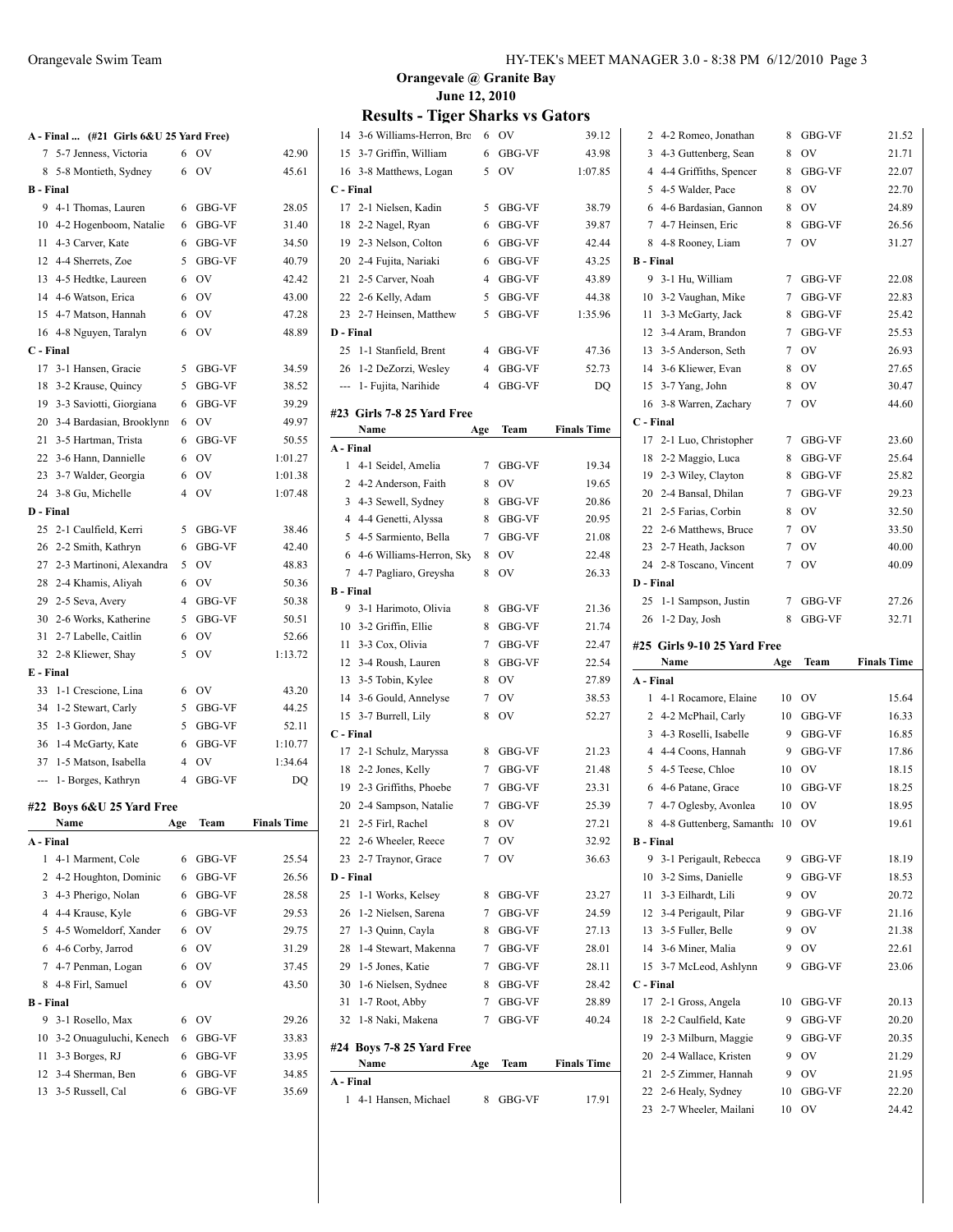| 25                      | C - Final  (#25 Girls 9-10 25 Yard Free)<br>24 2-8 Rorling, Madison | 9   |           |                    |
|-------------------------|---------------------------------------------------------------------|-----|-----------|--------------------|
|                         |                                                                     |     |           |                    |
|                         |                                                                     |     | OV        | 25.19              |
|                         | D - Final                                                           |     |           |                    |
|                         | 1-1 Nagy, Lily                                                      | 10  | <b>OV</b> | 23.88              |
|                         | 26 1-2 Gunsauls, Selina                                             | 10  | OV        | 25.27              |
|                         | 27 1-3 Stinson, Amanda                                              | 9   | <b>OV</b> | 27.47              |
|                         | 28 1-4 Pierre-Russo, Naomi                                          | 9   | OV        | 31.76              |
|                         | #26 Boys 9-10 25 Yard Free                                          |     |           |                    |
|                         | Name                                                                | Age | Team      | <b>Finals Time</b> |
|                         | A - Final                                                           |     |           |                    |
| 1                       | 3-1 Romeo, Jeff                                                     | 10  | GBG-VF    | 17.16              |
|                         | 2 3-2 Young, Joe                                                    | 9   | GBG-VF    | 17.78              |
|                         | 3 3-3 Hu, Jonathan                                                  |     | 10 GBG-VF | 18.05              |
|                         | 4 3-4 Martin, Grant                                                 |     | 10 GBG-VF | 18.61              |
|                         | 5 3-5 Boe, Jacob                                                    | 9   | <b>OV</b> | 18.73              |
|                         | 6 3-6 Rose, Jakob                                                   | 9   | <b>OV</b> | 19.40              |
|                         | 7 3-7 Shaw, Travis                                                  | 9   | <b>OV</b> | 20.69              |
| 8                       | 3-8 Bourassa, Adrien                                                | 10  | <b>OV</b> | 21.56              |
|                         | <b>B</b> - Final                                                    |     |           |                    |
|                         | 9 2-1 Harimoto, Eddie                                               |     | 10 GBG-VF | 19.12              |
|                         | 10 2-2 MacLeane, Joey                                               | 9   | GBG-VF    | 19.25              |
| 11                      | 2-3 Liu, Eric                                                       | 9   | GBG-VF    | 21.14              |
|                         | 12 2-4 Ding, Brian                                                  | 9   | GBG-VF    | 21.48              |
|                         | 13 2-5 Bardasian, Zachary                                           | 10  | OV        | 23.90              |
|                         | 14 2-6 Caron, Reed                                                  | 9   | <b>OV</b> | 24.09              |
|                         | 15 2-7 Thomasson, Nathanie                                          | 10  | OV        | 29.74              |
|                         | 16 2-8 Tallent, Ethan                                               | 9   | OV        | 39.72              |
|                         | C - Final                                                           |     |           |                    |
|                         | 17 1-1 Maggio, Nico                                                 | 10  | GBG-VF    | 20.31              |
|                         | 18 1-2 Vaughan, Josh                                                |     | 9 GBG-VF  | 21.63              |
|                         | 19 1-3 Holden, Max                                                  | 9   | <b>OV</b> | 21.72              |
|                         | 20 1-4 Scates, Ben                                                  | 9   | GBG-VF    | 23.73              |
| 21                      | 1-5 Newman, Sam                                                     | 9   | GBG-VF    | 31.42              |
|                         |                                                                     |     |           |                    |
|                         | #27 Girls 11-12 50 Yard Free                                        |     |           |                    |
|                         | Name                                                                | Age | Team      | <b>Finals Time</b> |
|                         | A - Final                                                           |     |           |                    |
|                         | 1 3-1 Gwin, Kourtney                                                | 11  | <b>OV</b> | 30.83              |
| $\overline{\mathbf{c}}$ | 3-2 Blackburn, Madison                                              | 12  | GBG-VF    | 31.34              |
| 3                       | 3-3 Chan, Stephanie                                                 | 12  | GBG-VF    | 32.85              |
| 4                       | 3-4 Fournier, Sylvie                                                | 12  | GBG-VF    | 32.92              |
| 5                       | 3-5 Nelson, Alyssa                                                  | 11  | GBG-VF    | 33.15              |
| 6                       | 3-6 Higby, Cora                                                     | 12  | ov        | 34.14              |
|                         | 3-7 Dummett, Emily                                                  | 12  | OV        | 35.69              |
| 7                       |                                                                     | 11  |           |                    |
| 8                       | 3-8 Bujanda, Miya                                                   |     | OV        | 36.55              |
|                         | <b>B</b> - Final                                                    |     |           |                    |
| 9                       | 2-1 Patane, Hope                                                    | 12  | GBG-VF    | 34.29              |
| 10                      | 2-2 Martinez, Ashley                                                | 11  | GBG-VF    | 35.38              |
| 11                      | 2-3 Haynes, Maddy                                                   | 12  | GBG-VF    | 37.33              |
| 12                      | 2-4 Perigault, Victoria                                             | 11  | GBG-VF    | 37.43              |
| 13                      | 2-5 Graf, Ashley                                                    | 12  | OV        | 42.32              |
| 14                      | 2-6 Mansanet, Portia<br>2-7 Warren, Katelyn                         | 11  | OV<br>ov  | 44.45              |

#### Orangevale Swim Team HY-TEK's MEET MANAGER 3.0 - 8:38 PM 6/12/2010 Page 4

# **Orangevale @ Granite Bay June 12, 2010**

| C - Final        |                                      |     |               |                    |
|------------------|--------------------------------------|-----|---------------|--------------------|
| 17               | 1-1 Caulfield, Megan                 | 11  | GBG-VF        | 36.19              |
| 18               | 1-2 Mayhew, Skylar                   | 11  | GBG-VF        | 36.86              |
| 19               | 1-3 Huber, Kate                      | 11  | GBG-VF        | 39.27              |
| 20               | 1-4 Preston-Medina, Hop              | 11  | <sub>OV</sub> | 39.96              |
|                  | 21 1-5 Kenney, Sarah                 | 11  | GBG-VF        | 42.30              |
| 22               | 1-6 Coyne, May                       | 11  | OV            | 43.93              |
|                  | 23 1-7 Rea, Julia                    | 11  | OV            | 49.55              |
|                  | #28 Boys 11-12 50 Yard Free          |     |               |                    |
| A - Final        | Name                                 | Age | Team          | <b>Finals Time</b> |
| 1                | 2-1 Roselli, Josh                    | 12  | GBG-VF        | 30.75              |
|                  | 2 2-2 Boe, Joshua                    | 12  | <b>OV</b>     | 34.00              |
|                  | 3 2-3 Smith, Matthew                 | 12  | GBG-VF        | 34.05              |
|                  | 4 2-4 Genetti, Cameron               | 12  | GBG-VF        | 35.78              |
|                  | 5 2-5 Byars, Ryan                    | 11  | GBG-VF        | 37.75              |
|                  | 6 2-6 Guest, Austin                  | 11  | OV            | 40.52              |
|                  | 7 2-7 Bourassa, Nolan                | 12  | <b>OV</b>     | 43.76              |
|                  | 8 2-8 Kehler, Kobe                   | 12  | OV            | 44.00              |
| B - Final        |                                      |     |               |                    |
| 9                | 1-1 Shellaberger, Luke               | 12  | GBG-VF        | 39.06              |
| 10               | 1-2 Kambe, Thomas                    | 11  | GBG-VF        | 40.82              |
| 11               | 1-3 Jones, Bradley                   | 11  | GBG-VF        | 43.52              |
| 12               | 1-4 Rea, Daniel                      | 12  | OV            | 59.41              |
| 13               | 1-5 Hutchinson, William              | 11  | OV            | 59.65              |
|                  |                                      |     |               |                    |
|                  | #29 Girls 13-14 50 Yard Free<br>Name | Age | Team          | <b>Finals Time</b> |
| A - Final        |                                      |     |               |                    |
| 1                | 2-1 Brackett, Lauren                 | 14  | GBG-VF        | 28.31              |
|                  | 2 2-2 Vivaldi, Colleen               | 13  | GBG-VF        | 28.83              |
|                  | 3 2-3 McPhail, Shelby                | 13  | GBG-VF        | 29.18              |
|                  | 4 2-4 Wirth, Bridget                 | 14  | GBG-VF        | 29.90              |
|                  | 5 2-5 Negrete, Alexa                 | 13  | OV            | 34.01              |
|                  | 6 2-6 Guest, Katie                   | 13  | <sub>OV</sub> | 34.44              |
|                  | 7 2-7 Miner, Mackenzie               | 14  | OV            | 35.98              |
|                  | 8 2-8 Thomasson, Sophia              | 13  | OV            | 39.13              |
| <b>B</b> - Final |                                      |     |               |                    |
|                  | 9 1-1 Sims, Allison                  |     | 14 GBG-VF     | 29.83              |
|                  | 10 1-2 Hagans, Jalee                 |     | 14 GBG-VF     | 32.14              |
| 11               | 1-3 Northam, Sara                    |     | 14 GBG-VF     | 32.52              |
| 12               | 1-4 Haenny, Summer                   |     | 14 GBG-VF     | 33.17              |
| 13               | 1-5 Ballard, Shannen                 | 13  | GBG-VF        | 35.02              |
| 14               | 1-6 Dickson, Christine               | 14  | GBG-VF        | 36.79              |
|                  | #30 Boys 13-14 50 Yard Free          |     |               |                    |
|                  | Name                                 | Age | Team          | <b>Finals Time</b> |
| A - Final        |                                      |     |               |                    |
| 1                | 2-1 Eyman, Ryan                      | 14  | OV            | 25.87              |
| 2                | 2-2 Zech, David                      | 14  | GBG-VF        | 27.13              |
| 3                | 2-3 Smith, Jacob                     | 14  | GBG-VF        | 27.86              |
| 4                | 2-4 McLean, Lucas                    | 14  | OV            | 27.89              |
| 5                | 2-5 Fuller, Ryan                     | 14  | <b>OV</b>     | 28.16              |
|                  |                                      |     |               |                    |
|                  | 6 2-6 Asbenson, Rydell               | 13  | OV            | 33.79              |

| <b>B</b> - Final |                                      |     |                |                    |
|------------------|--------------------------------------|-----|----------------|--------------------|
| 9                | 1-1 Schultz, Justin                  | 13  | OV             | 35.07              |
| 10               | 1-2 Oglesby, Kiernan                 | 13  | OV             | 38.75              |
|                  |                                      |     |                |                    |
|                  | #31 Girls 15-18 50 Yard Free<br>Name | Age | Team           | <b>Finals Time</b> |
| A - Final        |                                      |     |                |                    |
| 1                | 3-1 Leever, Marissa                  | 17  | GBG-VF         | 26.77              |
| 2                | 3-2 Hayes, Jessica                   | 17  | GBG-VF         | 27.24              |
| 3                | 3-3 Negrete, Brooke                  | 17  | O <sub>V</sub> | 27.31              |
| 4                | 3-4 Schnuelle, Nicole                | 15  | GBG-VF         | 29.19              |
| 5                | 3-5 Mayhew, Michaela                 | 15  | GBG-VF         | 30.14              |
| 6                | 3-6 Eyman, Brooke                    | 15  | OV             | 34.61              |
| 7                | 3-7 Cate, Rebecca                    | 15  | OV             | 54.35              |
| <b>B</b> - Final |                                      |     |                |                    |
| 9                | 2-1 Fitzgerald, Erin                 | 18  | GBG-VF         | 30.41              |
| 10               | 2-2 Hayes, Marissa                   | 15  | GBG-VF         | 30.85              |
| 11               | 2-3 Montero, Jessica                 | 15  | GBG-VF         | 31.33              |
| 12               | 2-4 Harris, Emily                    | 16  | GBG-VF         | 31.49              |
| 13               | 2-5 Fisher, Drew                     | 16  | GBG-VF         | 31.76              |
| 14               | 2-6 Rogers, Laura                    | 15  | GBG-VF         | 32.36              |
| 15               | 2-7 Davidson, Sydney                 | 15  | GBG-VF         | 35.14              |
| C - Final        |                                      |     |                |                    |
| 17               | 1-1 Moran, Kylee                     | 16  | GBG-VF         | 30.52              |
| 18               | 1-2 Gainer, McKenzie                 | 16  | GBG-VF         | 30.71              |
| 19               | 1-3 Engwer, Emily                    | 16  | GBG-VF         | 32.79              |
| 20               | 1-4 Vasquez, Rachael                 | 16  | GBG-VF         | 33.64              |
|                  |                                      |     |                |                    |
|                  |                                      |     |                |                    |
|                  | #32 Boys 15-18 50 Yard Free          |     |                |                    |
|                  | Name                                 | Age | Team           | <b>Finals Time</b> |
| A - Final        |                                      |     |                |                    |
| 1                | 3-1 Lewis, Will                      | 15  | GBG-VF         | 23.42              |
| 2                | 3-2 Cannon, Tyler                    | 16  | GBG-VF         | 24.75              |
| 3                | 3-3 Noe, Tyler                       | 18  | OV             | 25.61              |
| 4                | 3-4 LeBaron, Rodrick                 | 16  | GBG-VF         | 25.75              |
| 5                | 3-5 Hannan, Benett                   | 18  | <b>OV</b>      | 25.98              |
| 6                | 3-6 McClanahan, Timoth 15            |     | OV             | 26.39              |
| 7                | 3-7 Neiman, Andrew                   | 16  | GBG-VF         | 26.40              |
| 8                | 3-8 Mower, Tyler                     | 17  | OV             | 28.35              |
| <b>B</b> - Final |                                      |     |                |                    |
| 9                | 2-1 Martin, Neil                     | 15  | GBG-VF         | 26.68              |
| 10               | 2-2 Mandel, Aaron                    | 15  | GBG-VF         | 29.04              |
| 11               | 2-3 Fuller, Chris                    | 15  | OV             | 29.19              |
| 12               | 2-4 Sodenkamp, Garrett               | 15  | GBG-VF         | 30.64              |
| 13               | 2-5 Palomo, Nick                     | 16  | OV             | 33.35              |
| 14               | 2-6 Neverov, Alex                    | 15  | OV             | 36.30              |
| C - Final        |                                      |     |                |                    |
| 17               | 1-1 Nielsen, Gary                    | 17  | GBG-VF         | 25.31              |
| 18               | 1-2 Daley, Ryan                      | 16  | GBG-VF         | 28.19              |
| 19               | 1-3 Chan, Matthew                    | 15  | GBG-VF         | 28.24              |
| 20               | 1-4 Soares, Connor                   | 15  | GBG-VF         | 34.20              |
|                  | #33 Girls 6&U 25 Yard Back           |     |                |                    |
|                  | Name                                 | Age | Team           | <b>Finals Time</b> |
| A - Final<br>1   | 4-1 Shellaberger, Allie              | 6   | GBG-VF         | 29.30              |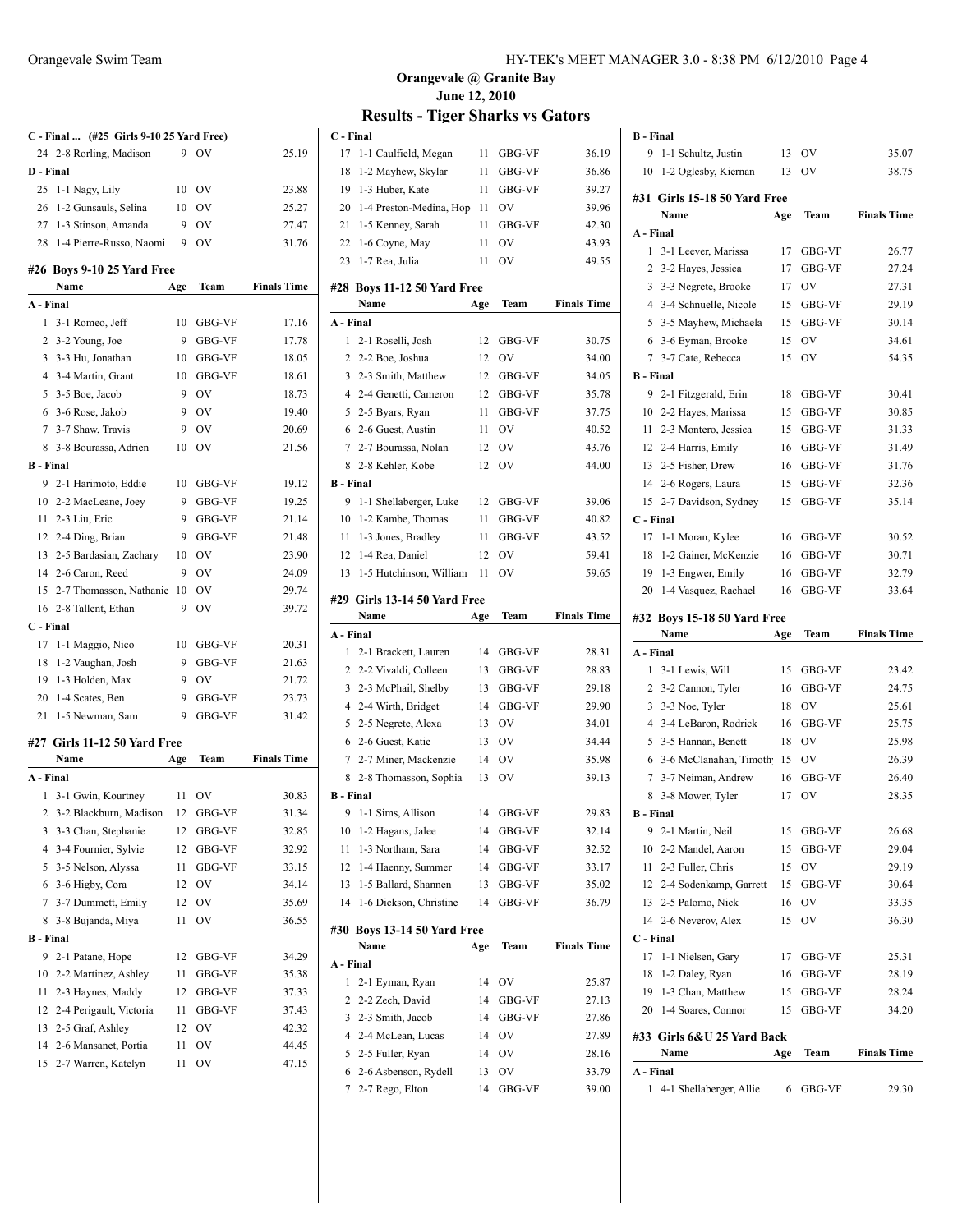|                  | A - Final  (#33 Girls 6&U 25 Yard Back) |     |               |                    |
|------------------|-----------------------------------------|-----|---------------|--------------------|
| 2                | 4-2 Quilala, Natalie                    | 6   | <b>GBG-VF</b> | 30.12              |
| 3                | 4-3 Hansen, Gracie                      | 5   | GBG-VF        | 33.29              |
|                  | 4 4-4 Thomas, Lauren                    | 6   | GBG-VF        | 37.72              |
| 5                | 4-5 Jenness, Victoria                   | 6   | <b>OV</b>     | 42.99              |
| 6                | 4-6 Anderson, Madison                   | 6   | <b>OV</b>     | 44.72              |
|                  | 7 4-7 Crescione, Lina                   | 6   | <b>OV</b>     | 46.65              |
| 8                | 4-8 Montieth, Sydney                    | 6   | OV            | 53.40              |
| <b>B</b> - Final |                                         |     |               |                    |
| 9                | 3-1 Huber, Julia                        | 6   | GBG-VF        | 42.24              |
|                  | 10 3-2 Carver, Kate                     | 6   | GBG-VF        | 42.73              |
| 11               | 3-3 Onuaguluchi, Keneya                 | 6   | GBG-VF        | 48.35              |
|                  | 12 3-4 Seva, Avery                      | 4   | GBG-VF        | 56.29              |
| 13               | 3-5 Labelle, Caitlin                    | 6   | <b>OV</b>     | 59.53              |
| 14               | 3-6 Watson, Erica                       | 6   | <b>OV</b>     | 1:01.18            |
| 15               | 3-7 Baade, Chloe                        | 6   | OV            | 1:10.36            |
|                  | --- 3- Hedtke, Laureen                  | 6   | OV            | DQ                 |
| C - Final        |                                         |     |               |                    |
| 17               | 2-1 Smith, Kathryn                      | 6   | GBG-VF        | 41.63              |
|                  | 18 2-2 Sherrets, Zoe                    | 5   | GBG-VF        | 44.96              |
|                  | 19 2-3 Caulfield, Kerri                 | 5   | GBG-VF        | 47.20              |
|                  | 20 2-4 Nguyen, Taralyn                  | 6   | <b>OV</b>     | 1:17.50            |
|                  | 21 2-5 Kliewer, Shay                    | 5.  | <b>OV</b>     | 2:17.89            |
|                  | --- 2- Martinoni, Alexandra             | 5   | <b>OV</b>     | DO                 |
| ---              | 2- McGarty, Kate                        | 6   | GBG-VF        | D <sub>O</sub>     |
| ---              | 2- Khamis, Aliyah                       | 6   | OV            | DQ                 |
| D - Final        |                                         |     |               |                    |
| 25               | 1-1 Hogenboom, Natalie                  | 6   | GBG-VF        | 32.68              |
| 26               | 1-2 Krause, Quincy                      | 5   | GBG-VF        | 43.52              |
| 27               | 1-3 Saviotti, Giorgiana                 | 6   | GBG-VF        | 46.46              |
| 28               | 1-4 Stewart, Carly                      | 5   | GBG-VF        | 57.64              |
| 29               | 1-5 Hartman, Trista                     | 6   | GBG-VF        | 1:04.81            |
| 30               |                                         | 5   |               | 1:05.08            |
|                  | 1-6 Gordon, Jane                        | 5   | GBG-VF        | 1:23.35            |
|                  | 31 1-7 Works, Katherine                 |     | GBG-VF        |                    |
| $\overline{a}$   | 1- Borges, Kathryn                      | 4   | GBG-VF        | DQ                 |
|                  | #34 Boys 6&U 25 Yard Back               |     |               |                    |
|                  | Name                                    | Age | Team          | <b>Finals Time</b> |
| A - Final        |                                         |     |               |                    |
|                  | 1 4-1 Pherigo, Nolan                    |     | 6 GBG-VF      | 32.61              |
|                  | 2 4-2 Krause, Kyle                      | 6   | GBG-VF        | 34.05              |
| 3                | 4-3 Rosello, Max                        | 6   | OV            | 36.22              |
|                  | 4 4-4 Nelson, Colton                    | 6   | GBG-VF        | 37.11              |
| 5                | 4-5 Womeldorf, Xander                   | 6   | 0V            | 41.61              |
|                  | 6 4-6 Firl, Samuel                      | 6   | OV            | 46.56              |
|                  | --- 4- Russell, Cal                     | 6   | GBG-VF        | DQ                 |
|                  | 4- Corby, Jarrod                        | 6   | OV            | DQ                 |
| <b>B</b> - Final |                                         |     |               |                    |
| 9                | 3-1 Marment, Cole                       | 6   | GBG-VF        | 36.29              |
| 10               | 3-2 Onuaguluchi, Kenech                 | 6   | GBG-VF        | 40.22              |
| 11               | 3-3 Borges, RJ                          | 6   | GBG-VF        | 47.26              |
|                  | 12 3-4 Kelly, Adam                      | 5   | GBG-VF        | 49.43              |
| 13               | 3-5 Penman, Logan                       | 6   | OV            | 52.57              |
|                  | 14 3-6 Carver, Noah                     | 4   | GBG-VF        | 56.56              |
|                  | 15 3-7 Williams-Herron, Brc 6 OV        |     |               | 1:04.26            |

| 16                         | 3-8 Matthews, Logan               | 5   | OV     | 1:21.62            |  |  |  |  |  |  |
|----------------------------|-----------------------------------|-----|--------|--------------------|--|--|--|--|--|--|
| C - Final                  |                                   |     |        |                    |  |  |  |  |  |  |
| 17                         | 2-1 Griffin, William              | 6   | GBG-VF | 42.08              |  |  |  |  |  |  |
| 18                         | 2-2 Houghton, Dominic             | 6   | GBG-VF | 45.86              |  |  |  |  |  |  |
| 19                         | 2-3 Fujita, Nariaki               | 6   | GBG-VF | 49.77              |  |  |  |  |  |  |
| 20                         | 2-4 Nielsen, Kadin                | 5   | GBG-VF | 54.99              |  |  |  |  |  |  |
| 21                         | 2-5 Nagel, Ryan                   | 6   | GBG-VF | 56.23              |  |  |  |  |  |  |
|                            | 22 2-6 Stanfield, Brent           | 4   | GBG-VF | 1:06.51            |  |  |  |  |  |  |
|                            | 23 2-7 Heinsen, Matthew           | 5   | GBG-VF | 2:00.67            |  |  |  |  |  |  |
| D - Final                  |                                   |     |        |                    |  |  |  |  |  |  |
| 25                         | 1-1 Sherman, Ben                  | 6   | GBG-VF | 51.46              |  |  |  |  |  |  |
| ---                        | 1- DeZorzi, Wesley                | 4   | GBG-VF | DO                 |  |  |  |  |  |  |
|                            |                                   |     |        |                    |  |  |  |  |  |  |
| #35 Girls 7-8 25 Yard Back |                                   |     |        |                    |  |  |  |  |  |  |
|                            | Name                              | Age | Team   | <b>Finals Time</b> |  |  |  |  |  |  |
| A - Final                  |                                   |     |        |                    |  |  |  |  |  |  |
| 1                          | 3-1 Sewell, Sydney                | 8   | GBG-VF | 24.22              |  |  |  |  |  |  |
| 2                          | 3-2 Cox, Olivia                   | 7   | GBG-VF | 25.37              |  |  |  |  |  |  |
| 3                          | 3-3 DeZorzi, Tatum                | 7   | GBG-VF | 26.63              |  |  |  |  |  |  |
| 4                          | 3-4 Griffiths, Phoebe             | 7   | GBG-VF | 27.35              |  |  |  |  |  |  |
| 5                          | 3-5 Firl, Rachel                  | 8   | OV     | 30.83              |  |  |  |  |  |  |
| 6                          | 3-6 Williams-Herron, Sky          | 8   | OV     | 30.87              |  |  |  |  |  |  |
| 7                          | 3-7 Pagliaro, Greysha             | 8   | OV     | 38.50              |  |  |  |  |  |  |
| B - Final                  |                                   |     |        |                    |  |  |  |  |  |  |
| 9                          | 2-1 Huber, Anna                   | 8   | GBG-VF | 26.66              |  |  |  |  |  |  |
| 10                         | 2-2 Nielsen, Sarena               | 7   | GBG-VF | 28.53              |  |  |  |  |  |  |
| 11                         | 2-3 Stewart, Makenna              | 7   | GBG-VF | 29.70              |  |  |  |  |  |  |
| 12                         | 2-4 Genetti, Alyssa               | 8   | GBG-VF | 31.23              |  |  |  |  |  |  |
| 13                         | 2-5 Tobin, Kylee                  | 8   | OV     | 34.43              |  |  |  |  |  |  |
| 14                         | 2-6 Traynor, Grace                | 7   | OV     | 40.80              |  |  |  |  |  |  |
| C - Final                  |                                   |     |        |                    |  |  |  |  |  |  |
| 17                         | 1-1 Works, Kelsey                 | 8   | GBG-VF | 27.84              |  |  |  |  |  |  |
| 18                         | 1-2 Jones, Kelly                  | 7   | GBG-VF | 28.66              |  |  |  |  |  |  |
| 19                         | 1-3 Schulz, Maryssa               | 8   | GBG-VF | 29.56              |  |  |  |  |  |  |
| 20                         | 1-4 Nielsen, Sydnee               | 8   | GBG-VF | 31.92              |  |  |  |  |  |  |
| 21                         | 1-5 Root, Abby                    | 7   | GBG-VF | 38.59              |  |  |  |  |  |  |
| 22                         | 1-6 Jones, Katie                  | 7   | GBG-VF | 40.50              |  |  |  |  |  |  |
| 23                         | 1-7 Quinn, Cayla                  | 8   | GBG-VF | 41.46              |  |  |  |  |  |  |
| 24                         | 1-8 Naki, Makena                  | 7   | GBG-VF | 47.70              |  |  |  |  |  |  |
|                            |                                   |     |        |                    |  |  |  |  |  |  |
|                            | #36 Boys 7-8 25 Yard Back<br>Name | Age | Team   | <b>Finals Time</b> |  |  |  |  |  |  |
| A - Final                  |                                   |     |        |                    |  |  |  |  |  |  |
| 1                          | 3-1 Sherrets, Wyatt               | 8   | GBG-VF | 20.18              |  |  |  |  |  |  |
| 2                          | 3-2 Griffiths, Spencer            | 8   | GBG-VF | 26.45              |  |  |  |  |  |  |
| 3                          | 3-3 Romeo, Jonathan               | 8   | GBG-VF | 26.47              |  |  |  |  |  |  |
| 4                          | 3-4 Walder, Pace                  | 8   | OV     | 27.81              |  |  |  |  |  |  |
| 5                          | 3-5 Luo, Christopher              | 7   | GBG-VF | 28.79              |  |  |  |  |  |  |
| 6                          | 3-6 Guttenberg, Sean              | 8   | OV     | 29.08              |  |  |  |  |  |  |
| 7                          | 3-7 Bardasian, Gannon             | 8   | OV     | 31.53              |  |  |  |  |  |  |
| 8                          | 3-8 Warren, Zachary               | 7   | OV     | 35.59              |  |  |  |  |  |  |
|                            |                                   |     |        |                    |  |  |  |  |  |  |
| <b>B</b> - Final<br>9      |                                   |     |        |                    |  |  |  |  |  |  |
|                            | 2-1 Vaughan, Mike                 | 7   | GBG-VF | 28.95              |  |  |  |  |  |  |
| 10                         | 2-2 Maggio, Luca                  | 8   | GBG-VF | 30.31              |  |  |  |  |  |  |
| 11                         | 2-3 Heinsen, Eric                 | 8   | GBG-VF | 31.46              |  |  |  |  |  |  |
| 12                         | 2-4 McGarty, Jack                 | 8   | GBG-VF | 34.45              |  |  |  |  |  |  |

|                                           | 13 2-5 Aram, Brandon                            | 7               | GBG-VF           | 39.09              |  |  |  |  |  |
|-------------------------------------------|-------------------------------------------------|-----------------|------------------|--------------------|--|--|--|--|--|
|                                           | 14 2-6 Kliewer, Evan                            | 8               | OV               | 41.33              |  |  |  |  |  |
|                                           | 15 2-7 Toscano, Vincent                         | $\tau$          | OV               | 42.17              |  |  |  |  |  |
|                                           | 16 2-8 Matthews, Bruce                          | 7               | OV               | 47.78              |  |  |  |  |  |
| C - Final                                 |                                                 |                 |                  |                    |  |  |  |  |  |
| 17                                        | 1-1 Wiley, Clayton                              | 8               | GBG-VF           | 31.34              |  |  |  |  |  |
| 18                                        | 1-2 Hu, William                                 | 7               | GBG-VF           | 31.72              |  |  |  |  |  |
|                                           |                                                 | $7^{\circ}$     | GBG-VF           | 35.49              |  |  |  |  |  |
|                                           | 19 1-3 Sampson, Justin<br>20 1-4 Bansal, Dhilan | $7\phantom{.0}$ | GBG-VF           | 38.07              |  |  |  |  |  |
|                                           |                                                 | 8               | GBG-VF           | 40.23              |  |  |  |  |  |
|                                           | 21 1-5 Day, Josh                                |                 |                  | DQ                 |  |  |  |  |  |
| 7<br>OV<br>--- 1- Rooney, Liam            |                                                 |                 |                  |                    |  |  |  |  |  |
| #37 Girls 9-10 25 Yard Back               |                                                 |                 |                  |                    |  |  |  |  |  |
| <b>Finals Time</b><br>Team<br>Name<br>Age |                                                 |                 |                  |                    |  |  |  |  |  |
| A - Final                                 |                                                 |                 |                  |                    |  |  |  |  |  |
| 1                                         | 4-1 Sewell, Alyssa                              | 10              | GBG-VF           | 17.84              |  |  |  |  |  |
|                                           | 2 4-2 McPhail, Carly                            | 10              | GBG-VF           | 20.24              |  |  |  |  |  |
|                                           | 3 4-3 Daley, Nicole                             | 10              | GBG-VF           | 20.32              |  |  |  |  |  |
|                                           | 4 4-4 Scholes, Emma                             | 10              | GBG-VF           | 20.69              |  |  |  |  |  |
|                                           | 5 4-5 Boe, Taylor                               | 10              | <b>OV</b>        | 21.46              |  |  |  |  |  |
|                                           | 6 4-6 Teese, Chloe                              | 10              | OV               | 23.21              |  |  |  |  |  |
|                                           | 7 4-7 Oglesby, Avonlea                          | 10              | OV               | 23.47              |  |  |  |  |  |
| 8                                         | 4-8 Svoboda, Sierra                             | 10              | OV               | 24.83              |  |  |  |  |  |
| <b>B</b> - Final                          |                                                 |                 |                  |                    |  |  |  |  |  |
|                                           | 9 3-1 Hansen, Emma                              | 10              | GBG-VF           | 20.59              |  |  |  |  |  |
|                                           | 10 3-2 Patane, Grace                            | 10              | GBG-VF           | 22.12              |  |  |  |  |  |
| 11                                        | 3-3 Perigault, Pilar                            | 9               | GBG-VF           | 23.23              |  |  |  |  |  |
|                                           | 12 3-4 Wheeler, Mailani                         | 10              | <b>OV</b>        | 25.29              |  |  |  |  |  |
| 13                                        | 3-5 Jones, Mikayla                              | 10              | <b>OV</b>        | 27.16              |  |  |  |  |  |
|                                           | 14 3-6 Eilhardt, Lili                           | 9               | OV               | 28.45              |  |  |  |  |  |
| C - Final                                 |                                                 |                 |                  |                    |  |  |  |  |  |
| 17                                        | 2-1 Sampson, Sydney                             | 10              | GBG-VF           | 20.14              |  |  |  |  |  |
|                                           | 18 2-2 Nelson, Sydney                           | 9               | GBG-VF           | 24.03              |  |  |  |  |  |
|                                           | 19 2-3 Zimmer, Hannah                           | 9               | OV               | 24.34              |  |  |  |  |  |
|                                           | 20 2-4 Gross, Angela                            | 10              | GBG-VF           | 27.27              |  |  |  |  |  |
|                                           | 21 2-5 Broda, Gabbey                            | 9               | OV               | 29.53              |  |  |  |  |  |
|                                           | 22 2-6 Coons, Hannah                            | 9               | GBG-VF           | 30.11              |  |  |  |  |  |
| D - Final                                 |                                                 |                 |                  |                    |  |  |  |  |  |
| 25                                        | 1-1 Houghton, Samantha                          |                 | 9 GBG-VF         | 23.23              |  |  |  |  |  |
|                                           | 26 1-2 Healy, Sydney                            |                 | 10 GBG-VF        | 27.65              |  |  |  |  |  |
| 27                                        | 1-3 Caulfield, Kate                             | 9               | GBG-VF           | 28.96              |  |  |  |  |  |
| 28                                        | 1-4 Nagy, Lily                                  | 10              | OV               | 30.09              |  |  |  |  |  |
| 29                                        | 1-5 McLeod, Ashlynn                             | 9               | GBG-VF           | 31.81              |  |  |  |  |  |
| 30                                        | 1-6 Stinson, Amanda                             | 9               | OV               | 32.71              |  |  |  |  |  |
| 31                                        | 1-7 Gunsauls, Selina                            | 10              | OV               | 33.42              |  |  |  |  |  |
| 32                                        | 1-8 Rorling, Madison                            | 9               | ov               | 38.09              |  |  |  |  |  |
|                                           |                                                 |                 |                  |                    |  |  |  |  |  |
|                                           | #38 Boys 9-10 25 Yard Back                      |                 |                  |                    |  |  |  |  |  |
| A - Final                                 | Name                                            | Age             | Team             | <b>Finals Time</b> |  |  |  |  |  |
| 1                                         |                                                 |                 |                  |                    |  |  |  |  |  |
| 2                                         | 3-1 Kambe, Andrew                               | 10<br>9         | GBG-VF<br>OV     | 22.37              |  |  |  |  |  |
| 3                                         | 3-2 Boe, Jacob<br>3-3 Haladus-Henke, Julia      | 10              | GBG-VF           | 22.66<br>23.04     |  |  |  |  |  |
| 4                                         | 3-4 Montieth, Anthony                           | 9               | OV               | 23.48              |  |  |  |  |  |
| 5                                         |                                                 | 9               |                  |                    |  |  |  |  |  |
|                                           | 3-5 Ding, Brian<br>6 3-6 Brooks, David          | 10              | GBG-VF<br>GBG-VF | 23.92<br>24.47     |  |  |  |  |  |
|                                           |                                                 |                 |                  |                    |  |  |  |  |  |
|                                           |                                                 |                 |                  |                    |  |  |  |  |  |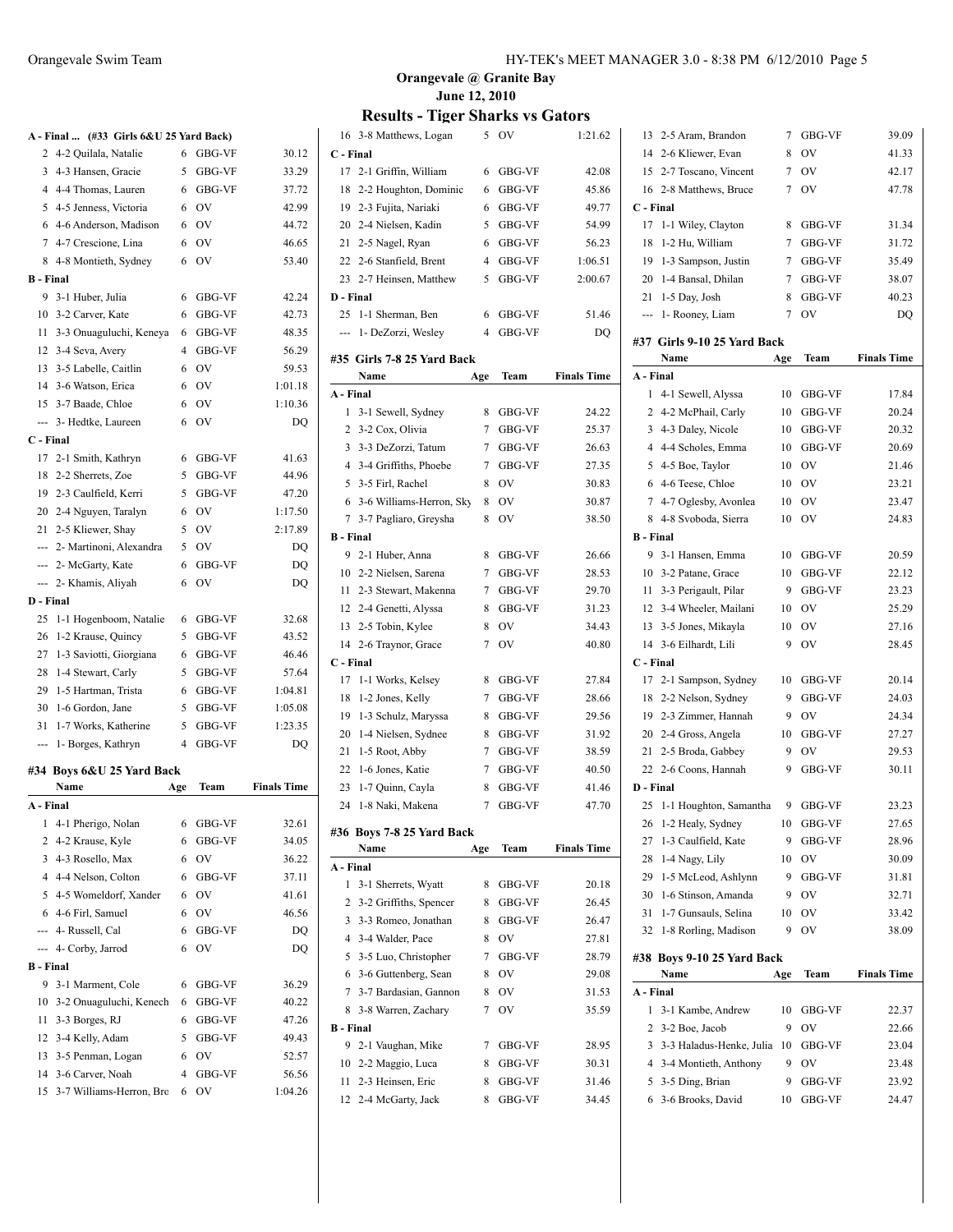|                                                 | A - Final  (#38 Boys 9-10 25 Yard Back) |     |           |                    |  |  |  |  |  |
|-------------------------------------------------|-----------------------------------------|-----|-----------|--------------------|--|--|--|--|--|
| 3-7 Thomasson, Nathanie 10<br>OV<br>35.52<br>7  |                                         |     |           |                    |  |  |  |  |  |
| 8.                                              | 3-8 Bardasian, Zachary                  | 10  | OV        | 40.66              |  |  |  |  |  |
| <b>B</b> - Final                                |                                         |     |           |                    |  |  |  |  |  |
|                                                 | 9 2-1 Young, Joe                        | 9   | GBG-VF    | 21.91              |  |  |  |  |  |
|                                                 | 10 2-2 Vaughan, Josh                    | 9   | GBG-VF    | 24.21              |  |  |  |  |  |
|                                                 | 11 2-3 Hu, Jonathan                     | 10  | GBG-VF    | 24.62              |  |  |  |  |  |
|                                                 | 12 2-4 Liu, Eric                        | 9   | GBG-VF    | 27.30              |  |  |  |  |  |
|                                                 | 13 2-5 Holden, Max                      | 9   | OV        | 29.20              |  |  |  |  |  |
|                                                 | 14 2-6 Tallent, Ethan                   | 9   | OV        | 55.35              |  |  |  |  |  |
| C - Final                                       |                                         |     |           |                    |  |  |  |  |  |
| 30.24<br>17<br>1-1 Maggio, Nico<br>10<br>GBG-VF |                                         |     |           |                    |  |  |  |  |  |
| 18                                              | 1-2 Newman, Sam                         | 9   | GBG-VF    | 35.02              |  |  |  |  |  |
|                                                 |                                         |     |           |                    |  |  |  |  |  |
|                                                 | #39 Girls 11-12 50 Yard Back            |     |           |                    |  |  |  |  |  |
|                                                 | Name                                    | Age | Team      | <b>Finals Time</b> |  |  |  |  |  |
| A - Final                                       |                                         |     |           |                    |  |  |  |  |  |
| 1                                               | 2-1 Thomas, Macayla                     | 11  | GBG-VF    | 36.77              |  |  |  |  |  |
| 2                                               | 2-2 Blackburn, Madison                  | 12  | GBG-VF    | 37.25              |  |  |  |  |  |
| 3                                               | 2-3 Chan, Stephanie                     | 12  | GBG-VF    | 38.43              |  |  |  |  |  |
|                                                 | 4 2-4 Sciascia, Elizabeth               | 11  | GBG-VF    | 40.88              |  |  |  |  |  |
| 5                                               | 2-5 Gwin, Kourtney                      | 11  | <b>OV</b> | 45.83              |  |  |  |  |  |
|                                                 | 6 2-6 Dummett, Emily                    | 12  | <b>OV</b> | 46.22              |  |  |  |  |  |
| 7                                               | 2-7 Fuller, Kate                        | 12  | OV        | 51.23              |  |  |  |  |  |
| 8                                               | 2-8 Warren, Katelyn                     | 11  | OV        | 56.13              |  |  |  |  |  |
| <b>B</b> - Final                                |                                         |     |           |                    |  |  |  |  |  |
| 9                                               | 1-1 Nelson, Alyssa                      | 11  | GBG-VF    | 40.67              |  |  |  |  |  |
| 10                                              | 1-2 Perigault, Victoria                 | 11  | GBG-VF    | 42.92              |  |  |  |  |  |
| 11                                              | 1-3 Patane, Hope                        | 12  | GBG-VF    | 44.15              |  |  |  |  |  |
| 12                                              | 1-4 Haynes, Maddy                       | 12  | GBG-VF    | 46.37              |  |  |  |  |  |
| 13                                              | 1-5 Knopp, Cassidy                      | 11  | <b>OV</b> | 47.82              |  |  |  |  |  |
| 14                                              | 1-6 Graf, Ashley                        | 12  | <b>OV</b> | 54.95              |  |  |  |  |  |
| 15                                              | 1-7 Thomas, Claire                      | 11  | OV        | 55.11              |  |  |  |  |  |
| ---                                             | 1- Rea, Julia                           | 11  | ov        | DQ                 |  |  |  |  |  |
|                                                 | #40 Boys 11-12 50 Yard Back             |     |           |                    |  |  |  |  |  |
|                                                 | Name                                    | Age | Team      | <b>Finals Time</b> |  |  |  |  |  |
| A - Final                                       |                                         |     |           |                    |  |  |  |  |  |
| 1                                               | 1-1 Hughes, Sean                        |     | 12 OV     | 35.37              |  |  |  |  |  |
|                                                 | 2 1-2 Boe, Joshua                       |     | 12 OV     | 39.22              |  |  |  |  |  |
| 3                                               | 1-3 Loomis, Hunter                      | 12  | GBG-VF    | 39.29              |  |  |  |  |  |
| 4                                               | 1-4 Genetti, Cameron                    | 12  | GBG-VF    | 42.79              |  |  |  |  |  |
| 5                                               | 1-5 Bourassa, Nolan                     | 12  | OV        | 51.60              |  |  |  |  |  |
| 6                                               | 1-6 Jones, Bradley                      | 11  | GBG-VF    | 52.55              |  |  |  |  |  |
| ---                                             | 1- Rea, Daniel                          | 12  | OV        | <b>XDQ</b>         |  |  |  |  |  |
|                                                 | #41 Girls 13-14 50 Yard Back            |     |           |                    |  |  |  |  |  |
|                                                 | Name                                    | Age | Team      | <b>Finals Time</b> |  |  |  |  |  |
| A - Final                                       |                                         |     |           |                    |  |  |  |  |  |
| 1                                               | 2-1 Brackett, Lauren                    | 14  | GBG-VF    | 34.84              |  |  |  |  |  |
| 2                                               | 2-2 Wirth, Bridget                      | 14  | GBG-VF    | 35.90              |  |  |  |  |  |
| 3                                               | 2-3 Conner, Karrisa                     | 14  | GBG-VF    | 38.14              |  |  |  |  |  |
| 4                                               | 2-4 Haenny, Summer                      | 14  | GBG-VF    | 40.97              |  |  |  |  |  |
| 5                                               | 2-5 Thomasson, Sophia                   | 13  | OV        | 50.12              |  |  |  |  |  |
|                                                 |                                         |     |           |                    |  |  |  |  |  |

| <b>B</b> - Final |                              |     |           |                    |
|------------------|------------------------------|-----|-----------|--------------------|
| 9                | 1-1 Sanders, Brittany        | 13  | GBG-VF    | 39.43              |
|                  | 10 1-2 Northam, Sara         | 14  | GBG-VF    | 41.08              |
|                  | 11 1-3 Nagel, Emily          | 13  | GBG-VF    | 46.75              |
| 12               | 1-4 Dickson, Christine       | 14  | GBG-VF    | 50.43              |
|                  | #42 Boys 13-14 50 Yard Back  |     |           |                    |
|                  | Name                         | Age | Team      | <b>Finals Time</b> |
| A - Final        |                              |     |           |                    |
| $\mathbf{1}$     | 2-1 Zech, David              | 14  | GBG-VF    | 32.11              |
|                  | 2 2-2 Brooks, Mark           | 14  | GBG-VF    | 33.86              |
|                  | 3 2-3 Vas Dias, Kevin        | 14  | GBG-VF    | 34.48              |
|                  | 4 2-4 Cooper, Chase          | 14  | GBG-VF    | 35.54              |
|                  | 5 2-5 McLean, Lucas          | 14  | OV        | 36.31              |
| ---              | 2- Schultz, Justin           | 13  | OV        | DQ                 |
| <b>B</b> - Final |                              |     |           |                    |
| 9                | 1-1 Frouws, Jonathan         | 13  | GBG-VF    | 49.45              |
| ---              | 1- Rego, Elton               | 14  | GBG-VF    | DQ                 |
|                  | #43 Girls 15-18 50 Yard Back |     |           |                    |
|                  | Name                         | Age | Team      | <b>Finals Time</b> |
| A - Final        |                              |     |           |                    |
| 1                | 2-1 Hagans, Jerra            | 16  | GBG-VF    | 31.89              |
|                  | 2 2-2 Miner, Natalie         | 15  | <b>OV</b> | 32.55              |
|                  | 3 2-3 Moran, Kylee           | 16  | GBG-VF    | 34.60              |
|                  | 4 2-4 Northam, Jessica       | 16  | GBG-VF    | 34.71              |
| 5                | 2-5 Mayhew, Michaela         | 15  | GBG-VF    | 36.89              |
| <b>B</b> - Final |                              |     |           |                    |
| 9                | 1-1 Gainer, McKenzie         | 16  | GBG-VF    | 34.75              |
| 10               | 1-2 Hayes, Marissa           | 15  | GBG-VF    | 37.66              |
| 11               | 1-3 Farrell, Emma            | 15  | GBG-VF    | 38.96              |
| 12               | 1-4 Harris, Emily            | 16  | GBG-VF    | 39.49              |
| 13               | 1-5 Rogers, Laura            | 15  | GBG-VF    | 44.32              |
|                  | --- 1- Davidson, Sydney      | 15  | GBG-VF    | DQ                 |
|                  | #44 Boys 15-18 50 Yard Back  |     |           |                    |
|                  | Name                         | Age | Team      | <b>Finals Time</b> |
| A - Final        |                              |     |           |                    |
| 1                | 2-1 McKeon, Derek            |     | 16 GBG-VF | 28.31              |
| 2                | 2-2 Cunha, Robert            |     | 17 GBG-VF | 29.41              |
| 3                | 2-3 Vigeant, Maxwell         | 15  | GBG-VF    | 29.91              |
| 4                | 2-4 Pinkney, Nathan          | 15  | GBG-VF    | 29.94              |
| 5                | 2-5 McClanahan, Timothy      | 15  | OV        | 30.63              |
| 6                | 2-6 Morgan, Mason            | 18  | OV        | 31.08              |
| 7                | 2-7 Clark, Geramy            | 15  | OV        | 36.91              |
| 8                | 2-8 Palomo, Nick             | 16  | OV        | 44.23              |
| <b>B</b> - Final |                              |     |           |                    |
| 9                | 1-1 Nielsen, Gary            | 17  | GBG-VF    | 29.94              |
| 10               | 1-2 Adams, Christian         | 15  | GBG-VF    | 31.61              |
| 11               | 1-3 Bouck, Alex              | 17  | GBG-VF    | 31.80              |
| 12               | 1-4 Mandel, Aaron            | 15  | GBG-VF    | 39.87              |
| 13               | 1-5 Sodenkamp, Garrett       | 15  | GBG-VF    | 40.88              |
| 14               | 1-6 Soares, Connor           | 15  | GBG-VF    | 41.70              |

|                  | #45 Girls 7-8 25 Yard Breast<br>Name | Age | Team                           | <b>Finals Time</b> |
|------------------|--------------------------------------|-----|--------------------------------|--------------------|
| A - Final        |                                      |     |                                |                    |
| 1                | 2-1 Scholes, Ellie                   | 8   |                                | 24.83              |
| 2                | 2-2 Huber, Anna                      | 8   | GBG-VF                         | 26.60              |
| 3                |                                      |     | GBG-VF                         |                    |
|                  | 2-3 Genetti, Alyssa                  | 8   | <b>GBG-VF</b><br><b>GBG-VF</b> | 26.63              |
|                  | 4 2-4 Harimoto, Olivia               | 8   |                                | 29.46              |
|                  | --- 2- Wheeler, Reece                | 7   | OV                             | DQ                 |
|                  | --- 2- Gould, Annelyse               | 7   | OV                             | DQ                 |
|                  | --- 2- Anderson, Faith               | 8   | OV                             | DQ                 |
|                  | --- 2- Traynor, Grace                | 7   | <b>OV</b>                      | DQ                 |
| <b>B</b> - Final |                                      |     |                                |                    |
| 9                | 1-1 Seidel, Amelia                   | 7   | <b>GBG-VF</b>                  | 28.99              |
| 10               | 1-2 Jones, Katie                     | 7   | GBG-VF                         | 30.09              |
| 11               | 1-3 Griffin, Ellie                   | 8   | GBG-VF                         | 31.19              |
| ---              | 1- Nelson, Amanda                    | 8   | <b>GBG-VF</b>                  | DQ                 |
| ---              | 1- Stanfield, Aubree                 | 7   | OV                             | DQ                 |
| ---              | 1- Harris, Angel                     | 7   | OV                             | DQ                 |
|                  | #46 Boys 7-8 25 Yard Breast          |     |                                |                    |
|                  | Name                                 | Age | Team                           | <b>Finals Time</b> |
| A - Final        |                                      |     |                                |                    |
| 1                | 2-1 Gross, Anthony                   | 7   | GBG-VF                         | 26.22              |
| 2                | 2-2 Hansen, Michael                  | 8   | <b>GBG-VF</b>                  | 27.70              |
|                  | 3 2-3 Mayhew, Ean                    | 8   | <b>GBG-VF</b>                  | 27.82              |
|                  | 4 2-4 McGarty, Jack                  | 8   | <b>GBG-VF</b>                  | 28.57              |
|                  | --- 2- Shaw, Dylan                   | 7   | OV                             | DQ                 |
|                  | --- 2- Warren, Zachary               | 7   | <b>OV</b>                      | DQ                 |
|                  | --- 2- Yang, John                    | 8   | OV                             | DQ                 |
| $- - -$          | 2- Kliewer, Evan                     | 8   | OV                             | DQ                 |
| <b>B</b> - Final |                                      |     |                                |                    |
| 9                | 1-1 Martinez, Andrew                 | 8   | <b>GBG-VF</b>                  | 36.64              |
| 10               | 1-2 Toscano, Vincent                 | 7   | OV                             | 50.96              |
|                  | --- 1- Sherrets, Wyatt               | 8   | GBG-VF                         | DQ                 |
| ---              | 1- Heath, Jackson                    | 7   | OV                             | DO                 |
| $\overline{a}$   | 1- Griffiths, Spencer                | 8   | GBG-VF                         | DQ                 |
| $\cdots$         | 1- Hann, Noel                        | 8   | OV                             | DQ                 |
| ---              | 1- Mcleod, Ethan                     | 7   | GBG-VF                         |                    |
|                  |                                      | 7   | OV                             | DQ                 |
| ---              | 1- Matthews, Bruce                   |     |                                | DQ                 |
|                  | #47 Girls 9-10 25 Yard Breast        |     |                                |                    |
|                  | Name                                 | Age | Team                           | <b>Finals Time</b> |
| A - Final        |                                      |     |                                |                    |
| 1                | 3-1 Nelson, Sydney                   | 9   | GBG-VF                         | 23.20              |
| 2                | 3-2 Houghton, Samantha               | 9   | GBG-VF                         | 23.30              |
| 3                | 3-3 Guttenberg, Samantha             | 10  | OV                             | 23.86              |
| 4                | 3-4 Seidel, Ann-Marie                | 10  | GBG-VF                         | 23.95              |
| 5                | 3-5 Yang, Madeline                   | 10  | OV                             | 23.98              |
| 6                | 3-6 Perigault, Rebecca               | 9   | GBG-VF                         | 24.32              |
| 7                | 3-7 Bailey, Katelynn                 | 10  | OV                             | 24.49              |
| 8                | 3-8 Boe, Taylor                      | 10  | OV                             | 24.85              |
| <b>B</b> - Final |                                      |     |                                |                    |
| 9                | 2-1 Sampson, Sydney                  | 10  | GBG-VF                         | 23.40              |
| 10               | 2-2 Byars, Ashley                    | 9   | GBG-VF                         | 23.59              |
| 11               | 2-3 Hansen, Emma                     | 10  | GBG-VF                         | 24.52              |
|                  |                                      |     |                                |                    |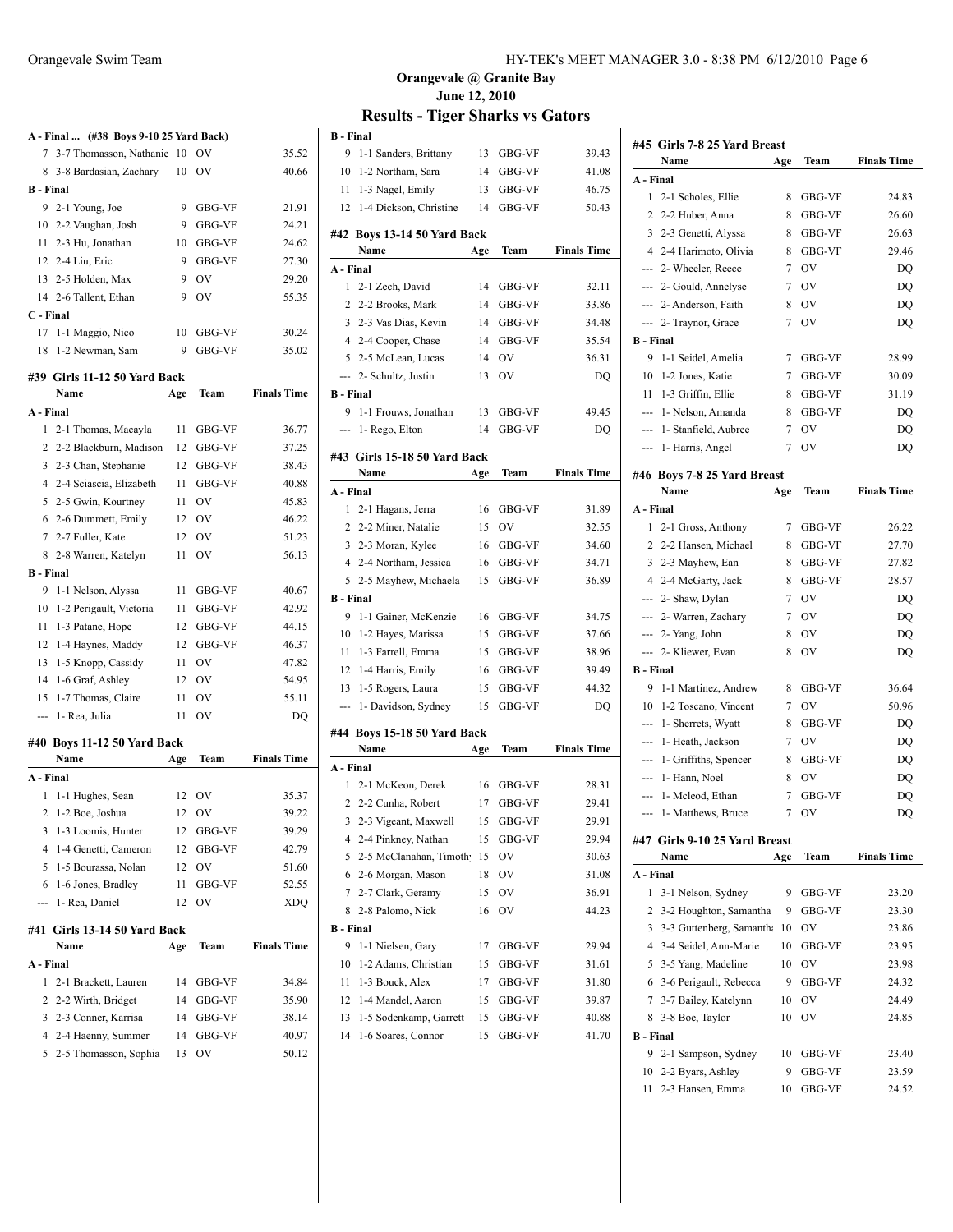|                  | B - Final  (#47 Girls 9-10 25 Yard Breast) |     |           |                    |
|------------------|--------------------------------------------|-----|-----------|--------------------|
|                  | 12 2-4 Svoboda, Sierra                     | 10  | OV        | 26.03              |
|                  | 13 2-5 Tinay, Ryla                         | 10  | OV        | 26.14              |
|                  | 14 2-6 Rocamore, Elaine                    | 10  | - OV      | 28.61              |
|                  | 15 2-7 Fuller, Belle                       | 9   | - OV      | 29.57              |
|                  | 16 2-8 McLeod, Ashlynn                     | 9   | GBG-VF    | 30.91              |
| C - Final        |                                            |     |           |                    |
|                  | 17 1-1 Sims, Danielle                      |     | 9 GBG-VF  | 25.45              |
|                  | 18 1-2 Milburn, Maggie                     |     | 9 GBG-VF  | 28.29              |
|                  | 19 1-3 Miner, Malia                        |     | 9 OV      | 37.23              |
|                  | --- 1- Stinson, Amanda                     | 9   | <b>OV</b> | DQ                 |
|                  | --- 1- Zimmer, Hannah                      | 9   | OV        | DQ                 |
|                  | --- 1- Pierre-Russo, Naomi                 | 9   | OV        | DQ                 |
|                  |                                            |     |           |                    |
|                  | #48 Boys 9-10 25 Yard Breast<br>Name       | Age | Team      | <b>Finals Time</b> |
| A - Final        |                                            |     |           |                    |
| 1                | 2-1 MacLeane, Joey                         | 9   | GBG-VF    | 23.08              |
|                  | 2 2-2 Kambe, Andrew                        |     | 10 GBG-VF | 24.41              |
|                  | 3 2-3 Liu, Eric                            | 9   | GBG-VF    | 27.52              |
|                  | 4 2-4 Bourassa, Adrien                     | 10  | OV        | 29.49              |
|                  | 5 2-5 Montieth, Anthony                    | 9   | OV        | 29.60              |
|                  |                                            | 9   | GBG-VF    |                    |
|                  | --- 2- Rego, Ethan                         | 9   | OV        | DQ                 |
|                  | --- 2- Caron, Reed                         |     |           | DQ                 |
|                  | --- 2- Rose, Jakob                         | 9   | <b>OV</b> | DQ                 |
| <b>B</b> - Final |                                            |     |           |                    |
|                  | 9 1-1 Hu, Jonathan                         |     | 10 GBG-VF | 26.94              |
|                  | 10 1-2 Martin, Grant                       |     | 10 GBG-VF | 31.30              |
|                  | 11 1-3 Newman, Sam                         | 9   | GBG-VF    | 31.66              |
|                  | --- 1- Scates, Ben                         | 9   | GBG-VF    | DQ                 |
|                  | #49 Girls 11-12 50 Yard Breast             |     |           |                    |
|                  | Name                                       | Age | Team      | <b>Finals Time</b> |
| A - Final        |                                            |     |           |                    |
| 1                | 2-1 Caravella, Danielle                    |     | 12 OV     | 43.07              |
|                  | 2 2-2 Blackburn, Madison                   |     | 12 GBG-VF | 43.64              |
|                  | 3 2-3 DeBortoli, Natasha                   |     | 11 GBG-VF | 43.99              |
|                  | 4 2-4 Patane, Hope                         | 12  | GBG-VF    | 45.48              |
|                  | 5 2-5 Coyne, May                           | 11  | OV        | 48.00              |
|                  | 6 2-6 Fuller, Kate                         |     | 12 OV     | 49.22              |
|                  | 7 2-7 Bujanda, Miya                        | 11  | OV        | 49.74              |
| 8                | 2-8 Huber, Kate                            | 11  | GBG-VF    | 50.52              |
| <b>B</b> - Final |                                            |     |           |                    |
| 9                | 1-1 Liu, Ivy                               | 12  | GBG-VF    | 45.44              |
| 10               | 1-2 Martinez, Ashley                       | 11  | GBG-VF    | 48.33              |
| 11               | 1-3 Mayhew, Skylar                         | 11  | GBG-VF    | 52.02              |
| 12               | 1-4 Preston-Medina, Hop                    | 11  | OV        | 54.26              |
| 13               | 1-5 Haynes, Maddy                          | 12  | GBG-VF    | 55.63              |
| 14               | 1-6 Knopp, Cassidy                         | 11  | OV        | 55.73              |
| 15               | 1-7 Mansanet, Portia                       | 11  | OV        | 1:06.34            |
|                  |                                            |     |           |                    |
|                  | #50 Boys 11-12 50 Yard Breast              |     |           |                    |
|                  | Name                                       | Age | Team      | <b>Finals Time</b> |
| A - Final        |                                            |     |           |                    |
| 1                | 1-1 Kehler, Kobe                           | 12  | OV        | 46.38              |

| 2                     | 1-2 Genetti, Tyler                     | 12  | GBG-VF                  | 46.65              |
|-----------------------|----------------------------------------|-----|-------------------------|--------------------|
| 3                     | 1-3 Kambe, Thomas                      | 11  | GBG-VF                  | 52.83              |
| 4                     | 1-4 Jones, Bradley                     | 11  | GBG-VF                  | 56.61              |
| 5                     | 1-5 Guest, Austin                      | 11  | OV                      | 1:06.10            |
| ---                   | 1- Hutchinson, William                 | 11  | OV                      | DQ                 |
|                       | --- 1- Schultz, Jacob                  | 12  | OV                      | DQ                 |
|                       | #51 Girls 13-14 50 Yard Breast         |     |                         |                    |
|                       | Name                                   | Age | Team                    | <b>Finals Time</b> |
| A - Final             |                                        |     |                         |                    |
| 1                     | 2-1 Hanks, Jamie                       | 14  | OV                      | 36.32              |
| 2                     | 2-2 Vivaldi, Colleen                   | 13  | GBG-VF                  | 36.58              |
| 3                     | 2-3 LeBaron, Hannah                    | 14  | GBG-VF                  | 37.46              |
| 4                     | 2-4 Martinez, Alexis                   | 14  | GBG-VF                  | 37.71              |
| 5                     | 2-5 Brackett, Lauren                   | 14  | GBG-VF                  | 37.79              |
| 6                     | 2-6 Miner, Mackenzie                   | 14  | OV                      | 45.39              |
| 7                     | 2-7 Thomasson, Sophia                  | 13  | OV                      | 50.16              |
| <b>B</b> - Final      |                                        |     |                         |                    |
| 9                     | 1-1 Hagans, Jalee                      | 14  | GBG-VF                  | 40.55              |
| 10                    | 1-2 Sanders, Brittany                  | 13  | <b>GBG-VF</b>           | 40.63              |
| 11                    | 1-3 Sims, Allison                      |     | 14 GBG-VF               | 44.48              |
| 12                    | 1-4 Mayhew, Kymerie                    | 13  | GBG-VF                  | 44.94              |
| 13                    | 1-5 Guest, Katie                       | 13  | OV                      | 54.48              |
| 14                    | 1-6 Graf, Haley                        | 14  | OV                      | 1:42.40            |
|                       |                                        |     |                         |                    |
|                       | #52 Boys 13-14 50 Yard Breast<br>Name  | Age | Team                    | <b>Finals Time</b> |
| A - Final             |                                        |     |                         |                    |
| 1                     | 1-1 Vas Dias, Kevin                    | 14  | GBG-VF                  | 34.66              |
| 2                     | 1-2 Eyman, Ryan                        | 14  | <b>OV</b>               | 36.02              |
| 3                     | 1-3 Brooks, Mark                       |     | 14 GBG-VF               | 36.33              |
| $\overline{4}$        | 1-4 Frouws, Jonathan                   | 13  | GBG-VF                  | 43.50              |
| 5                     | 1-5 Asbenson, Rydell                   | 13  | OV                      | 43.81              |
| 6                     | 1-6 Oglesby, Kiernan                   | 13  | <b>OV</b>               | 47.26              |
|                       |                                        |     |                         |                    |
|                       | #53 Girls 15-18 50 Yard Breast<br>Name |     | Team                    | <b>Finals Time</b> |
| A - Final             |                                        | Age |                         |                    |
| 1                     |                                        | 16  |                         |                    |
| 2                     | 2-1 Hagans, Jerra<br>2-2 Fisher, Drew  | 16  | GBG-VF<br><b>GBG-VF</b> | 35.93<br>39.01     |
| 3                     |                                        |     | GBG-VF                  | 40.25              |
|                       | 2-3 Schnuelle, Nicole                  | 15  |                         |                    |
| 4                     | 2-4 Engwer, Emily                      | 16  | GBG-VF                  | 41.64              |
| 5<br><b>B</b> - Final | 2-5 Morgan, Amy                        | 15  | OV                      | 41.89              |
| 9                     | 1-1 Fitzgerald, Erin                   | 18  | GBG-VF                  | 39.65              |
| 10                    | 1-2 Gainer, McKenzie                   |     | 16 GBG-VF               | 40.29              |
| 11                    | 1-3 Mayhew, Michaela                   | 15  | GBG-VF                  | 40.87              |
| 12                    | 1-4 Brunkhorst, Pamela                 | 15  | GBG-VF                  | 43.00              |
|                       |                                        |     |                         |                    |
|                       | #54 Boys 15-18 50 Yard Breast          |     |                         |                    |
|                       | Name                                   | Age | Team                    | <b>Finals Time</b> |
| A - Final             |                                        |     |                         |                    |
| 1                     | 2-1 LeBaron, Rodrick                   | 16  | GBG-VF                  | 30.17              |
| 2                     | 2-2 Neiman, Andrew                     | 16  | GBG-VF                  | 33.15              |
| 3                     | 2-3 Martin, Neil                       | 15  | GBG-VF                  | 34.65              |
| 4                     | 2-4 McClanahan, Matthey                | 15  | OV                      | 37.54              |
| 5                     | 2-5 Daley, Ryan                        | 16  | GBG-VF                  | 38.15              |
|                       |                                        |     |                         |                    |
|                       |                                        |     |                         |                    |

|                  | 6 2-6 Fuller, Chris        | OV<br>15<br>38.83 |           |                    |  |  |
|------------------|----------------------------|-------------------|-----------|--------------------|--|--|
|                  | --- 2- Clark, Geramy       | 15                | OV        | DQ                 |  |  |
| <b>B</b> - Final |                            |                   |           |                    |  |  |
|                  | --- 1- Neverov, Alex       | 15                | OV        | DQ                 |  |  |
|                  | #55 Girls 7-8 50 Yard Free |                   |           |                    |  |  |
|                  | Name                       | Age               | Team      | <b>Finals Time</b> |  |  |
| A - Final        |                            |                   |           |                    |  |  |
| 1                | 3-1 Scholes, Ellie         | 8                 | GBG-VF    | 38.51              |  |  |
| 2                | 3-2 Nelson, Amanda         | 8                 | GBG-VF    | 42.57              |  |  |
| 3                | 3-3 Seidel, Amelia         | 7                 | GBG-VF    | 44.82              |  |  |
| 4                | 3-4 Williams-Herron, Sky   | 8                 | OV        | 48.56              |  |  |
| 5                | 3-5 Harimoto, Olivia       | 8                 | GBG-VF    | 51.35              |  |  |
| 6                | 3-6 Pagliaro, Greysha      | 8                 | OV        | 1:02.23            |  |  |
| <b>B</b> - Final |                            |                   |           |                    |  |  |
| 9                | 2-1 Sarmiento, Bella       | 7                 | GBG-VF    | 48.21              |  |  |
| 10               | 2-2 Sewell, Sydney         | 8                 | GBG-VF    | 48.73              |  |  |
| 11               | 2-3 Cox, Olivia            | 7                 | GBG-VF    | 48.85              |  |  |
| 12               | 2-4 Griffiths, Phoebe      | 7                 | GBG-VF    | 52.91              |  |  |
| 13               | 2-5 Firl, Rachel           | 8                 | <b>OV</b> | 1:01.25            |  |  |
| 14               | 2-6 Tobin, Kylee           | 8                 | OV        | 1:03.02            |  |  |
| 15               | 2-7 Wheeler, Reece         | 7                 | OV        | 1:10.73            |  |  |
| 16               | 2-8 Burrell, Lily          | 8                 | OV        | 1:54.02            |  |  |
| C - Final        |                            |                   |           |                    |  |  |
| 17               | 1-1 Jones, Kelly           | 7                 | GBG-VF    | 51.69              |  |  |
| 18               | 1-2 Works, Kelsey          | 8                 | GBG-VF    | 59.66              |  |  |
| 19               | 1-3 Nielsen, Sydnee        | 8                 | GBG-VF    | 1:01.54            |  |  |
| 20               | 1-4 Nielsen, Sarena        | 7                 | GBG-VF    | 1:04.54            |  |  |
| 21               | 1-5 DeZorzi, Tatum         | 7                 | GBG-VF    | 1:05.69            |  |  |
| 22               | 1-6 Root, Abby             | 7                 | GBG-VF    | 1:17.55            |  |  |
| 23               | 1-7 Naki, Makena           | 7                 | GBG-VF    | 1:19.09            |  |  |
| 24               | 1-8 Quinn, Cayla           | 8                 | GBG-VF    | 1:19.30            |  |  |
|                  |                            |                   |           |                    |  |  |
|                  |                            |                   |           |                    |  |  |
|                  | #56 Boys 7-8 50 Yard Free  |                   |           |                    |  |  |
|                  | Name                       | Age               | Team      | <b>Finals Time</b> |  |  |
| A - Final        |                            |                   |           |                    |  |  |
| 1                | 3-1 Hansen, Michael        | 8                 | GBG-VF    | 41.60              |  |  |
| 2                | 3-2 Gross, Anthony         | 7                 | GBG-VF    | 46.48              |  |  |
| 3                | 3-3 Mayhew, Ean            | 8                 | GBG-VF    | 47.45              |  |  |
| 4                | 3-4 Guttenberg, Sean       | 8                 | OV        | 51.96              |  |  |
| 5                | 3-5 Martinez, Andrew       | 8                 | GBG-VF    | 54.81              |  |  |
| 6                | 3-6 Walder, Pace           | 8                 | OV        | 55.21              |  |  |
| 7                | 3-7 Bardasian, Gannon      | 8                 | OV        | 58.56              |  |  |
| 8                | 3-8 Rooney, Liam           | 7                 | OV        | 1:08.83            |  |  |
| <b>B</b> - Final |                            |                   |           |                    |  |  |
| 9                | 2-1 Mcleod, Ethan          | 7                 | GBG-VF    | 48.77              |  |  |
| 10               | 2-2 Vaughan, Mike          | 7                 | GBG-VF    | 55.42              |  |  |
| 11               | 2-3 Bansal, Dhilan         | 7                 | GBG-VF    | 1:01.96            |  |  |
|                  | 12 2-4 Anderson, Seth      | 7                 | OV        | 1:03.79            |  |  |
| 13               | 2-5 Farias, Corbin         | 8                 | OV        | 1:13.79            |  |  |
| 14               | 2-6 Shaw, Dylan            | 7                 | OV        | 1:35.36            |  |  |
| 15               | 2-7 Hann, Noel             | 8                 | OV        | 1:45.93            |  |  |
| C - Final        |                            |                   |           |                    |  |  |
| 17               | 1-1 Sherrets, Wyatt        | 8                 | GBG-VF    | 42.01              |  |  |
| 18               | 1-2 Wiley, Clayton         | 8                 | GBG-VF    | 59.10              |  |  |
| 19               | 1-3 Sampson, Justin        | 7                 | GBG-VF    | 1:04.71            |  |  |
|                  |                            |                   |           |                    |  |  |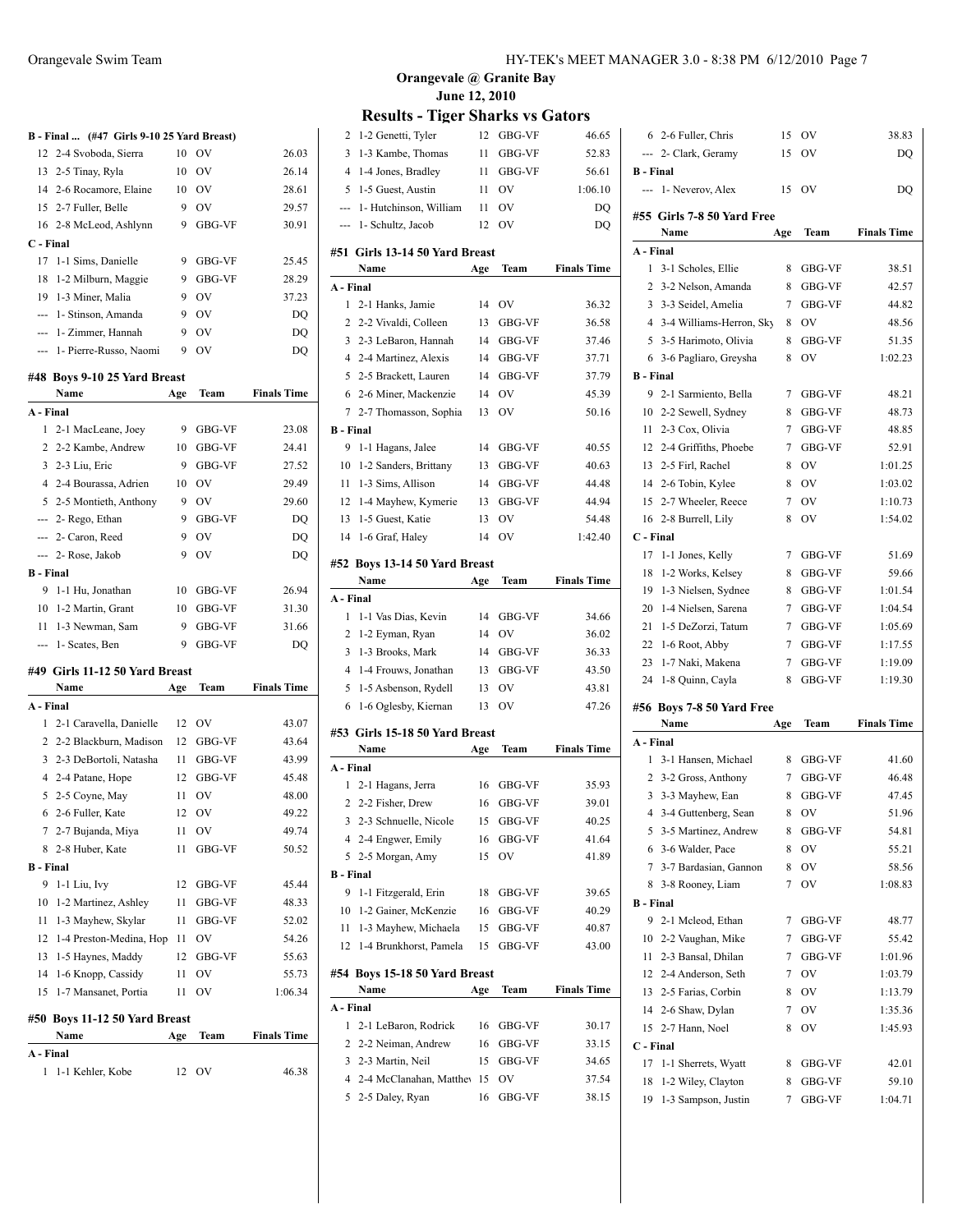| #57  Girls 9-10 50 Yard Free |                                    |     |           |                    |  |  |  |
|------------------------------|------------------------------------|-----|-----------|--------------------|--|--|--|
|                              | Name                               | Age | Team      | <b>Finals Time</b> |  |  |  |
| A - Final                    |                                    |     |           |                    |  |  |  |
| 1                            | 4-1 Sewell, Alyssa                 | 10  | GBG-VF    | 32.94              |  |  |  |
|                              | 2 4-2 Daley, Nicole                |     | 10 GBG-VF | 33.94              |  |  |  |
| 3                            | 4-3 Sampson, Sydney                | 10  | GBG-VF    | 34.42              |  |  |  |
|                              | 4 4-4 Bailey, Katelynn             | 10  | OV        | 38.05              |  |  |  |
|                              | 5 4-5 Roselli, Isabelle            | 9   | GBG-VF    | 39.51              |  |  |  |
|                              | 6 4-6 Oglesby, Avonlea             | 10  | <b>OV</b> | 41.48              |  |  |  |
|                              | 7 4-7 Wallace, Kristen             | 9   | OV        | 45.92              |  |  |  |
|                              | 8 4-8 Yang, Madeline               | 10  | OV        | 46.72              |  |  |  |
| B - Final                    |                                    |     |           |                    |  |  |  |
| 9                            | 3-1 Scholes, Emma                  | 10  | GBG-VF    | 36.20              |  |  |  |
|                              | 10 3-2 Byars, Ashley               | 9   | GBG-VF    | 38.52              |  |  |  |
| 11                           | 3-3 Houghton, Samantha             | 9   | GBG-VF    | 41.64              |  |  |  |
|                              | 12 3-4 Tinay, Ryla                 | 10  | OV        | 44.98              |  |  |  |
|                              | 13 3-5 Tommasini, Angelina         | 10  | <b>OV</b> | 46.12              |  |  |  |
| 14                           | 3-6 Miner, Malia                   | 9   | <b>OV</b> | 51.49              |  |  |  |
| 15                           | 3-7 Broda, Gabbey                  | 9   | <b>OV</b> | 57.37              |  |  |  |
| C - Final                    |                                    |     |           |                    |  |  |  |
| 17                           | 2-1 Coons, Hannah                  | 9   | GBG-VF    | 44.61              |  |  |  |
| 18                           | 2-2 Gross, Angela                  |     | 10 GBG-VF | 44.92              |  |  |  |
|                              | 19 2-3 Caulfield, Kate             | 9   | GBG-VF    | 46.54              |  |  |  |
|                              | 20 2-4 Jones, Mikayla              | 10  | OV        | 53.28              |  |  |  |
| 21                           | 2-5 Wheeler, Mailani               | 10  | <b>OV</b> | 54.92              |  |  |  |
| 22                           | 2-6 Rorling, Madison               | 9   | OV        | 56.04              |  |  |  |
|                              | 23 2-7 Healy, Sydney               | 10  | GBG-VF    | 59.07              |  |  |  |
| D - Final                    |                                    |     |           |                    |  |  |  |
| 25                           | 1-1 Teese, Chloe                   | 10  | OV        | 39.80              |  |  |  |
|                              | 26 1-2 Gunsauls, Selina            | 10  | OV        | 57.34              |  |  |  |
|                              | 27 1-3 Nagy, Lily                  | 10  | OV        | 57.38              |  |  |  |
| 28                           | 1-4 Pierre-Russo, Naomi            | -9  | OV        | 1:21.73            |  |  |  |
|                              |                                    |     |           |                    |  |  |  |
|                              | #58 Boys 9-10 50 Yard Free<br>Name |     | Team      |                    |  |  |  |
| A - Final                    |                                    | Age |           | <b>Finals Time</b> |  |  |  |
| 1                            | 2-1 Romeo, Jeff                    | 10  | GBG-VF    | 40.10              |  |  |  |
|                              | 2 2-2 Martin, Grant                | 10  | GBG-VF    | 41.45              |  |  |  |
|                              | 3 2-3 Haladus-Henke, Julia         | 10  | GBG-VF    | 41.67              |  |  |  |
|                              | 4 2-4 Rose, Jakob                  | 9   | <b>OV</b> | 43.35              |  |  |  |
|                              | 5 2-5 Montieth, Anthony            | 9   | <b>OV</b> | 43.88              |  |  |  |
|                              | 6 2-6 Harimoto, Eddie              | 10  | GBG-VF    | 48.05              |  |  |  |
| $7\phantom{.0}$              | 2-7 Shaw, Travis                   | 9   | OV        | 50.99              |  |  |  |
|                              | 8 2-8 Bourassa, Adrien             | 10  | OV        | 54.28              |  |  |  |
| <b>B</b> - Final             |                                    |     |           |                    |  |  |  |
|                              |                                    |     |           |                    |  |  |  |

| Orangevale @ Granite Bay |  |
|--------------------------|--|
| <b>June 12, 2010</b>     |  |

| <b>57  Girls 9-10 50 Yard Free</b><br>#59  Girls 11-12 100 Yard Free |                               |     |               |                    |                  |                               |     |               |                    |
|----------------------------------------------------------------------|-------------------------------|-----|---------------|--------------------|------------------|-------------------------------|-----|---------------|--------------------|
|                                                                      | Name                          | Age | Team          | <b>Finals Time</b> |                  | Name                          | Age | Team          | <b>Finals Time</b> |
|                                                                      | . - Final                     |     |               |                    | A - Final        |                               |     |               |                    |
|                                                                      | 1 4-1 Sewell, Alyssa          | 10  | <b>GBG-VF</b> | 32.94              |                  | 1 2-1 Thomas, Macayla         | 11  | <b>GBG-VF</b> | 1:09.73            |
|                                                                      | 2 4-2 Daley, Nicole           | 10  | GBG-VF        | 33.94              |                  | 2 2-2 DeBortoli, Natasha      | 11  | GBG-VF        | 1:13.10            |
|                                                                      | 3 4-3 Sampson, Sydney         | 10  | <b>GBG-VF</b> | 34.42              |                  | 3 2-3 Chan, Stephanie         | 12  | <b>GBG-VF</b> | 1:14.94            |
|                                                                      | 4 4-4 Bailey, Katelynn        | 10  | <b>OV</b>     | 38.05              |                  | 4 2-4 Sciascia, Elizabeth     | 11  | GBG-VF        | 1:16.86            |
|                                                                      | 5 4-5 Roselli, Isabelle       | 9   | GBG-VF        | 39.51              |                  | 5 2-5 Caravella, Danielle     | 12  | <b>OV</b>     | 1:27.46            |
|                                                                      | 6 4-6 Oglesby, Avonlea        | 10  | OV            | 41.48              |                  | 6 2-6 Thomas, Claire          | 11  | <b>OV</b>     | 1:39.22            |
|                                                                      | 7 4-7 Wallace, Kristen        | 9   | OV            | 45.92              |                  | 7 2-7 Graf, Ashley            | 12  | <b>OV</b>     | 1:39.87            |
|                                                                      | 8 4-8 Yang, Madeline          | 10  | - OV          | 46.72              |                  | 8 2-8 Mansanet, Portia        |     | 11 OV         | 1:44.40            |
|                                                                      | ا - Final                     |     |               |                    | <b>B</b> - Final |                               |     |               |                    |
|                                                                      | 9 3-1 Scholes, Emma           | 10  | GBG-VF        | 36.20              |                  | 9 1-1 Sims, Nicole            | 12  | <b>GBG-VF</b> | 1:14.38            |
|                                                                      | 10 3-2 Byars, Ashley          | 9   | GBG-VF        | 38.52              |                  | 10 1-2 Fuller, Kate           | 12  | <b>OV</b>     | 1:25.06            |
|                                                                      | 11 3-3 Houghton, Samantha     | 9   | <b>GBG-VF</b> | 41.64              |                  | 11 1-3 Caulfield, Megan       | 11  | <b>GBG-VF</b> | 1:25.57            |
|                                                                      | 12 3-4 Tinay, Ryla            | 10  | <b>OV</b>     | 44.98              |                  | 12 1-4 Preston-Medina, Hop    | 11  | <b>OV</b>     | 1:30.38            |
|                                                                      | 13 3-5 Tommasini, Angelina 10 |     | <b>OV</b>     | 46.12              |                  | 13 1-5 Martinez, Ashley       | 11  | <b>GBG-VF</b> | 1:33.98            |
|                                                                      | 14 3-6 Miner, Malia           | 9   | <b>OV</b>     | 51.49              |                  | 14 1-6 Huber, Kate            | 11  | <b>GBG-VF</b> | 1:35.28            |
|                                                                      | 15 3-7 Broda, Gabbey          | 9   | OV            | 57.37              | 15               | 1-7 Coyne, May                | 11  | <b>OV</b>     | 1:46.36            |
|                                                                      | ' - Final                     |     |               |                    |                  | 16 1-8 Rea, Julia             | 11  | <b>OV</b>     | 1:54.10            |
|                                                                      | 17 2-1 Coons, Hannah          | 9   | <b>GBG-VF</b> | 44.61              |                  |                               |     |               |                    |
|                                                                      | 18 2-2 Gross, Angela          | 10  | <b>GBG-VF</b> | 44.92              |                  | #60 Boys 11-12 100 Yard Free  |     |               |                    |
|                                                                      | 19 2-3 Caulfield, Kate        | 9   | GBG-VF        | 46.54              |                  | Name                          | Age | Team          | <b>Finals Time</b> |
|                                                                      |                               | 10  | OV            |                    | A - Final        |                               |     |               |                    |
|                                                                      | 20 2-4 Jones, Mikayla         |     | OV            | 53.28              |                  | 1 2-1 DeBortoli, Bryan        | 11  | <b>GBG-VF</b> | 1:05.83            |
|                                                                      | 21 2-5 Wheeler, Mailani       | 10  |               | 54.92              |                  | 2 2-2 Hughes, Sean            | 12  | <b>OV</b>     | 1:05.87            |
|                                                                      | 22 2-6 Rorling, Madison       | 9   | <b>OV</b>     | 56.04              |                  | 3 2-3 Loomis, Hunter          | 12  | GBG-VF        | 1:09.05            |
|                                                                      | 23 2-7 Healy, Sydney          | 10  | <b>GBG-VF</b> | 59.07              |                  | 4 2-4 Roselli, Josh           | 12  | GBG-VF        | 1:09.80            |
|                                                                      | ) - Final                     |     |               |                    |                  | 5 2-5 Smith, Matthew          | 12  | <b>GBG-VF</b> | 1:17.38            |
|                                                                      | 25 1-1 Teese, Chloe           | 10  | 0V            | 39.80              |                  | 6 2-6 Schultz, Jacob          | 12  | <b>OV</b>     | 1:34.38            |
|                                                                      | 26 1-2 Gunsauls, Selina       |     | 10 OV         | 57.34              |                  | 7 2-7 Guest, Austin           | 11  | <b>OV</b>     | 1:34.85            |
|                                                                      | 27 1-3 Nagy, Lily             | 10  | <b>OV</b>     | 57.38              |                  | 8 2-8 Kehler, Kobe            | 12  | 0V            | 1:37.41            |
|                                                                      | 28 1-4 Pierre-Russo, Naomi    | 9   | <b>OV</b>     | 1:21.73            | <b>B</b> - Final |                               |     |               |                    |
|                                                                      | 58 Boys 9-10 50 Yard Free     |     |               |                    |                  | 9 1-1 Genetti, Cameron        | 12  | <b>GBG-VF</b> | 1:21.45            |
|                                                                      | Name                          | Age | Team          | <b>Finals Time</b> |                  | 10 1-2 Shellaberger, Luke     | 12  | <b>GBG-VF</b> | 1:25.01            |
|                                                                      | - Final                       |     |               |                    |                  | 11 1-3 Byars, Ryan            | 11  | <b>GBG-VF</b> | 1:28.82            |
|                                                                      | 1 2-1 Romeo, Jeff             | 10  | GBG-VF        | 40.10              |                  | 12 1-4 Kambe, Thomas          | 11  | <b>GBG-VF</b> | 1:37.47            |
|                                                                      | 2 2-2 Martin, Grant           | 10  | <b>GBG-VF</b> | 41.45              |                  | 13 1-5 Leanos, Luke           | 11  | <b>OV</b>     | 1:50.33            |
|                                                                      | 3 2-3 Haladus-Henke, Julia 10 |     | GBG-VF        | 41.67              | 14               | 1-6 Hutchinson, William       | 11  | OV            | 2:15.62            |
|                                                                      | 4 2-4 Rose, Jakob             | 9   | <b>OV</b>     | 43.35              |                  | 15 1-7 Rea, Daniel            |     | 12 OV         | 2:16.30            |
|                                                                      | 5 2-5 Montieth, Anthony       | 9   | OV            | 43.88              |                  |                               |     |               |                    |
|                                                                      | 6 2-6 Harimoto, Eddie         | 10  | GBG-VF        | 48.05              |                  | #61 Girls 13-14 100 Yard Free |     |               |                    |
|                                                                      | 7 2-7 Shaw, Travis            | 9   | OV            | 50.99              |                  | Name                          | Age | Team          | <b>Finals Time</b> |
|                                                                      | 8 2-8 Bourassa, Adrien        | 10  | OV            | 54.28              | A - Final        |                               |     |               |                    |
|                                                                      | - Final                       |     |               |                    |                  | 1 2-1 Martinez, Alexis        | 14  | GBG-VF        | 59.83              |
|                                                                      | 9 1-1 Vaughan, Josh           | 9   | GBG-VF        | 49.45              |                  | 2 2-2 LeBaron, Hannah         | 14  | GBG-VF        | 1:07.32            |
|                                                                      | 10 1-2 Holden, Max            | 9   | OV            | 53.99              |                  | 3 2-3 Sims, Allison           | 14  | GBG-VF        | 1:07.97            |
|                                                                      | 11 1-3 Scates, Ben            | 9   | GBG-VF        | 54.86              |                  | 4 2-4 Valtman, Stefany        | 14  | <b>OV</b>     | 1:12.76            |
|                                                                      | 12 1-4 Bardasian, Zachary     | 10  | OV            | 55.86              |                  | 5 2-5 Guest, Katie            |     | 13 OV         | 1:19.66            |
|                                                                      | 13 1-5 Thomasson, Nathanie 10 |     | OV            |                    | <b>B</b> - Final |                               |     |               |                    |
|                                                                      |                               | 9   |               | 1:04.74            |                  | 9 1-1 McPhail, Shelby         | 13  | GBG-VF        | 1:08.68            |
|                                                                      | 14 1-6 Tallent, Ethan         |     | OV            | 1:33.54            |                  | 10 1-2 Conner, Karrisa        | 14  | GBG-VF        | 1:12.78            |
|                                                                      |                               |     |               |                    |                  | 11 1-3 Mayhew, Kymerie        | 13  | GBG-VF        | 1:15.52            |
|                                                                      |                               |     |               |                    |                  | 12 1-4 Ballard, Shannen       | 13  | GBG-VF        | 1:22.00            |
|                                                                      |                               |     |               |                    |                  | 13 1-5 Nagel, Emily           | 13  | GBG-VF        | 1:22.27            |

| 14               | 1-6 Dickson, Christine        | 14  | GBG-VF    | 1:24.49            |
|------------------|-------------------------------|-----|-----------|--------------------|
|                  | #62 Boys 13-14 100 Yard Free  |     |           |                    |
|                  | Name                          | Age | Team      | <b>Finals Time</b> |
| A - Final        |                               |     |           |                    |
|                  | 1 2-1 Eyman, Ryan             | 14  | <b>OV</b> | 56.72              |
| 2                | 2-2 Zech, David               | 14  | GBG-VF    | 1:01.88            |
| 3                | 2-3 Cooper, Chase             | 14  | GBG-VF    | 1:02.33            |
|                  | 4 2-4 McLean, Lucas           | 14  | OV        | 1:02.67            |
|                  | 5 2-5 Smith, Jacob            | 14  | GBG-VF    | 1:03.27            |
|                  | 6 2-6 Fuller, Ryan            | 14  | OV        | 1:05.73            |
|                  | 7 2-7 Rego, Elton             | 14  | GBG-VF    | 1:24.02            |
|                  | 8 2-8 Schultz, Justin         | 13  | OV        | 1:26.57            |
| <b>B</b> - Final |                               |     |           |                    |
| 9                | 1-1 Oglesby, Kiernan          | 13  | <b>OV</b> | 1:24.60            |
|                  | #63 Girls 15-18 100 Yard Free |     |           |                    |
|                  | Name                          | Age | Team      | <b>Finals Time</b> |
| A - Final        |                               |     |           |                    |
|                  | 1 2-1 Leever, Marissa         | 17  | GBG-VF    | 59.27              |
|                  | 2 2-2 Miner, Natalie          | 15  | OV        | 59.41              |
|                  | 3 2-3 Hayes, Jessica          | 17  | GBG-VF    | 1:00.50            |
|                  | 4 2-4 Schnuelle, Nicole       | 15  | GBG-VF    | 1:04.27            |
|                  | 5 2-5 Northam, Jessica        | 16  | GBG-VF    | 1:07.23            |
|                  | 6 2-6 Eyman, Brooke           | 15  | OV        | 1:15.75            |
| $7^{\circ}$      | 2-7 Cate, Rebecca             | 15  | OV        | 2:04.92            |
| <b>B</b> - Final |                               |     |           |                    |
| 9                | 1-1 Fitzgerald, Erin          | 18  | GBG-VF    | 1:08.11            |
|                  | 10 1-2 Montero, Jessica       | 15  | GBG-VF    | 1:13.66            |
|                  | 11 1-3 Rogers, Laura          | 15  | GBG-VF    | 1:14.32            |
|                  | 12 1-4 Engwer, Emily          | 16  | GBG-VF    | 1:15.14            |
| 13               | 1-5 Vasquez, Rachael          | 16  | GBG-VF    | 1:15.75            |
| 14               | 1-6 Brunkhorst, Pamela        | 15  | GBG-VF    | 1:16.71            |
|                  | #64 Boys 15-18 100 Yard Free  |     |           |                    |
|                  | Name                          | Age | Team      | <b>Finals Time</b> |
| A - Final        |                               |     |           |                    |
| 1                | 3-1 McKeon, Derek             |     | 16 GBG-VF | 51.65              |
| 2                | 3-2 Lewis, Will               | 15  | GBG-VF    | 52.14              |
| 3                | 3-3 Cunha, Robert             | 17  | GBG-VF    | 54.21              |
|                  | 4 3-4 Morgan, Mason           | 18  | OV        | 55.23              |
|                  | 5 3-5 Pinkney, Nathan         | 15  | GBG-VF    | 57.59              |
|                  | 6 3-6 Noe, Tyler              | 18  | OV        | 1:00.02            |
|                  | 7 3-7 Clark, Geramy           | 15  | OV        | 1:00.29            |
| 8                | 3-8 McClanahan, Matthey 15    |     | OV        | 1:02.00            |
| <b>B</b> - Final |                               |     |           |                    |
| 9                | 2-1 Vigeant, Maxwell          | 15  | GBG-VF    | 53.42              |
|                  | 10 2-2 Bouck, Alex            | 17  | GBG-VF    | 54.68              |
|                  | 11 2-3 Chan, Matthew          | 15  | GBG-VF    | 1:03.43            |
|                  | 12 2-4 Sodenkamp, Garrett     | 15  | GBG-VF    | 1:06.95            |
|                  | 13 2-5 Fuller, Chris          | 15  | OV        | 1:08.80            |
| 14               | 2-6 Palomo, Nick              | 16  | OV        | 1:15.46            |
| C - Final        |                               |     |           |                    |
| 17               | 1-1 Neiman, Andrew            | 16  | GBG-VF    | 57.80              |
|                  | 18 1-2 Nielsen, Gary          | 17  | GBG-VF    | 57.88              |
|                  | 19 1-3 Adams, Christian       | 15  | GBG-VF    | 58.77              |
|                  |                               |     |           |                    |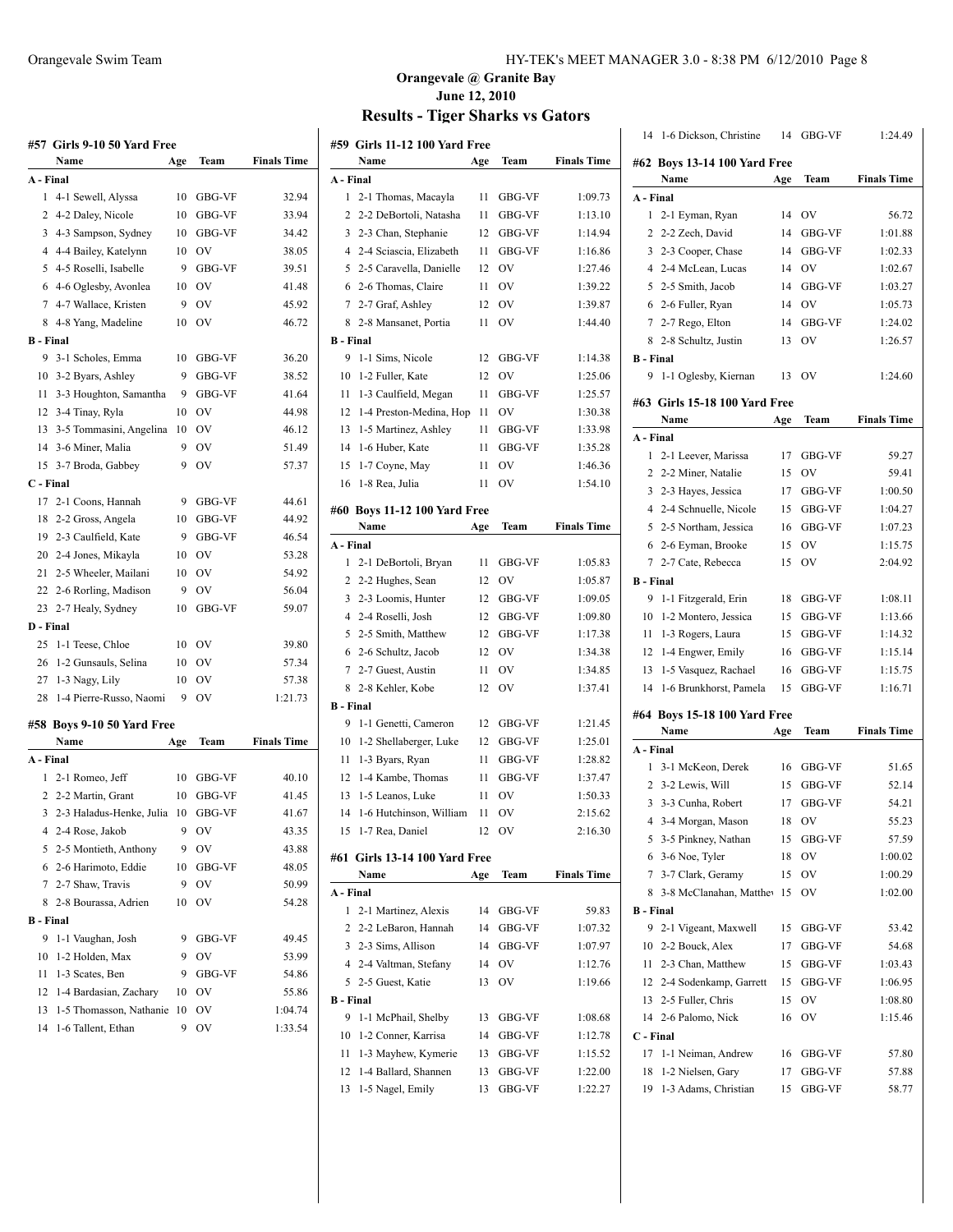|                         | #65   Girls 7-8 25 Yard Fly<br>Name | Age         | Team          | <b>Finals Time</b> |
|-------------------------|-------------------------------------|-------------|---------------|--------------------|
| A - Final               |                                     |             |               |                    |
| $\mathbf{1}$            | 2-1 Nelson, Amanda                  | 8           | GBG-VF        | 20.55              |
| 2                       | 2-2 Scholes, Ellie                  | 8           | GBG-VF        | 21.59              |
|                         | 3 2-3 Anderson, Faith               | 8           | OV            | 27.22              |
|                         | 4 2-4 Griffin, Ellie                | 8           | GBG-VF        | 28.39              |
|                         | 5 2-5 Roush, Lauren                 | 8           | GBG-VF        | 28.97              |
|                         | --- 2- Burrell, Lily                | 8           | OV            | DQ                 |
|                         | --- 2- Stanfield, Aubree            | 7           | OV            | DQ                 |
|                         | 2- Gould, Annelyse                  | 7           | OV            | DQ                 |
| <b>B</b> - Final        |                                     |             |               |                    |
| 9                       | 1-1 Huber, Anna                     | 8           | GBG-VF        | 27.51              |
|                         | 10 1-2 DeZorzi, Tatum               | $7^{\circ}$ | GBG-VF        | 29.59              |
|                         | 11 1-3 Stewart, Makenna             |             |               |                    |
|                         |                                     | 7           | GBG-VF        | 36.88              |
|                         | --- 1- Harris, Angel                | 7           | OV            | DQ                 |
|                         | #66 Boys 7-8 25 Yard Fly            |             |               |                    |
|                         | Name                                | Age         | Team          | <b>Finals Time</b> |
| A - Final               |                                     |             |               |                    |
| 1.                      | 2-1 Gross, Anthony                  | 7           | GBG-VF        | 26.10              |
| 2                       | 2-2 Mcleod, Ethan                   | $7^{\circ}$ | GBG-VF        | 32.15              |
|                         | 3 2-3 Mayhew, Ean                   | 8           | GBG-VF        | 35.43              |
|                         | 4 2-4 Hu, William                   | $7^{\circ}$ | <b>GBG-VF</b> | 36.97              |
|                         | --- 2- Hann, Noel                   | 8           | OV            | DQ                 |
|                         | --- 2- Anderson, Seth               | $7^{\circ}$ | <b>OV</b>     | DQ                 |
|                         | --- 2- Shaw, Dylan                  | $7^{\circ}$ | <b>OV</b>     | DQ                 |
|                         | --- 2- Farias, Corbin               | 8           | OV            | DQ                 |
| <b>B</b> - Final        |                                     |             |               |                    |
| 9                       | 1-1 Romeo, Jonathan                 | 8           | GBG-VF        | 28.66              |
|                         | --- 1- Day, Josh                    | 8           | GBG-VF        | DQ                 |
|                         | --- 1- Aram, Brandon                | $7^{\circ}$ | GBG-VF        | DQ                 |
| $\overline{a}$          | 1- Martinez, Andrew                 | 8           | GBG-VF        | DQ                 |
|                         | --- 1 - Yang, John                  | 8           | OV            | DQ                 |
|                         | #67  Girls 9-10 25 Yard Fly         |             |               |                    |
|                         | Name                                | Age         | Team          | <b>Finals Time</b> |
| A - Final               |                                     |             |               |                    |
| 1                       | 3-1 Daley, Nicole                   | 10          | GBG-VF        | 18.57              |
| $\overline{\mathbf{c}}$ | 3-2 Seidel, Ann-Marie               | 10          | GBG-VF        | 18.99              |
| 3                       | 3-3 Svoboda, Sierra                 | 10          | OV            | 19.00              |
| 4                       | 3-4 Roselli, Isabelle               | 9           | GBG-VF        | 19.73              |
| 5                       | 3-5 McPhail, Carly                  | 10          | GBG-VF        | 20.13              |
| 6                       | 3-6 Rocamore, Elaine                | 10          | OV            | 21.05              |
| 7                       | 3-7 Tinay, Ryla                     | 10          | OV            | 27.52              |
| 8                       | 3-8 Fuller, Belle                   | 9           | OV            | 30.99              |
| <b>B</b> - Final        |                                     |             |               |                    |
| 9                       | 2-1 Scholes, Emma                   | 10          | GBG-VF        | 19.60              |
| 10                      | 2-2 Hansen, Emma                    | 10          | GBG-VF        | 20.96              |
| 11                      | 2-3 Patane, Grace                   | 10          | GBG-VF        | 22.81              |
|                         | 12 2-4 Eilhardt, Lili               | 9           | OV            | 27.43              |
| 13                      | 2-5 Jones, Mikayla                  | 10          | OV            | 31.44              |
| 14                      | 2-6 Broda, Gabbey                   | 9           | ov            | 31.59              |
| C - Final               |                                     |             |               |                    |
| 17                      | 1-1 Sims, Danielle                  | 9           | GBG-VF        | 21.44              |
|                         |                                     |             |               |                    |

| 18               | 1-2 Nelson, Sydney                | 9   | GBG-VF | 24.42              |
|------------------|-----------------------------------|-----|--------|--------------------|
| 19               | 1-3 Perigault, Pilar              | 9   | GBG-VF | 26.44              |
| 20               | 1-4 Milburn, Maggie               | 9   | GBG-VF | 27.04              |
|                  |                                   |     |        |                    |
|                  | #68 Boys 9-10 25 Yard Fly<br>Name | Age | Team   | <b>Finals Time</b> |
| A - Final        |                                   |     |        |                    |
| 1                | 2-1 Rego, Ethan                   | 9   | GBG-VF | 18.82              |
| 2                | 2-2 Brooks, David                 | 10  | GBG-VF | 22.27              |
| 3                | 2-3 Romeo, Jeff                   | 10  | GBG-VF | 22.79              |
| $\overline{4}$   | 2-4 Boe, Jacob                    | 9   | OV     | 23.88              |
|                  | 5 2-5 Haladus-Henke, Julia        | 10  | GBG-VF | 25.38              |
|                  | 6 2-6 Shaw, Travis                | 9   | OV     | 28.17              |
| <b>B</b> - Final |                                   |     |        |                    |
| 9                |                                   | 9   |        |                    |
|                  | 1-1 Ding, Brian                   |     | GBG-VF | 28.68              |
| $---$            | 1- Harimoto, Eddie                | 10  | GBG-VF | DQ                 |
|                  | #69 Girls 11-12 50 Yard Fly       |     |        |                    |
|                  | Name                              | Age | Team   | <b>Finals Time</b> |
| A - Final        |                                   |     |        |                    |
| 1                | 2-1 Sims, Nicole                  | 12  | GBG-VF | 35.39              |
| 2                | 2-2 Fournier, Sylvie              | 12  | GBG-VF | 37.75              |
| 3                | 2-3 Nelson, Alyssa                | 11  | GBG-VF | 38.70              |
|                  | 4 2-4 DeBortoli, Natasha          | 11  | GBG-VF | 38.85              |
|                  | 5 2-5 Dummett, Emily              | 12  | OV     | 41.25              |
| 6                | 2-6 Higby, Cora                   | 12  | OV     | 45.20              |
| 7                | 2-7 Bujanda, Miya                 | 11  | OV     | 51.72              |
| <b>B</b> - Final |                                   |     |        |                    |
| 9                | 1-1 Perigault, Victoria           | 11  | GBG-VF | 43.28              |
|                  |                                   |     |        |                    |
| 10               | 1-2 Kenney, Sarah                 | 11  | GBG-VF | 48.82              |
| 11               | 1-3 Mayhew, Skylar                | 11  | GBG-VF | 50.77              |
| 12               | 1-4 Warren, Katelyn               | 11  | OV     | 51.98              |
|                  |                                   |     |        |                    |
|                  | #70 Boys 11-12 50 Yard Fly        |     |        |                    |
|                  | Name                              | Age | Team   | <b>Finals Time</b> |
| A - Final        |                                   |     |        |                    |
| 1                | 1-1 Hughes, Sean                  | 12  | OV     | 34.91              |
| 2                | 1-2 DeBortoli, Bryan              | 11  | GBG-VF | 35.87              |
| 3                | 1-3 Roselli, Josh                 | 12  | GBG-VF | 37.74              |
| $\overline{4}$   | 1-4 Loomis, Hunter                | 12  | GBG-VF | 38.44              |
| 5                | 1-5 Genetti, Tyler                | 12  | GBG-VF | 45.59              |
|                  | 1- Bourassa, Nolan                | 12  | OV     | DQ                 |
|                  | 1- Leanos, Luke                   | 11  | OV     | DQ                 |
|                  | #71 Girls 13-14 50 Yard Fly       |     |        |                    |
|                  | Name                              | Age | Team   | <b>Finals Time</b> |
| A - Final        |                                   |     |        |                    |
| 1                | 2-1 Sanders, Brittany             | 13  | GBG-VF | 32.98              |
| 2                | 2-2 Wirth, Bridget                | 14  | GBG-VF | 33.32              |
| 3                | 2-3 Conner, Karrisa               | 14  | GBG-VF | 35.44              |
| 4                | 2-4 Valtman, Stefany              | 14  | OV     | 35.52              |
| 5                | 2-5 Hanks, Jamie                  | 14  | OV     | 35.54              |
| 6                | 2-6 Mayhew, Kymerie               | 13  | GBG-VF | 37.93              |
| <b>B</b> - Final |                                   |     |        |                    |
| 9                | 1-1 McPhail, Shelby               | 13  | GBG-VF | 35.95              |
| 10               | 1-2 Vivaldi, Colleen              | 13  | GBG-VF | 36.05              |

| 11               | 1-3 Northam, Sara                        | 14    | GBG-VF             | 40.53              |
|------------------|------------------------------------------|-------|--------------------|--------------------|
| 12               | 1-4 Haenny, Summer                       | 14    | GBG-VF             | 44.99              |
| 13               | 1-5 Ballard, Shannen                     | 13    | GBG-VF             | 47.20              |
| ---              | 1- Nagel, Emily                          | 13    | GBG-VF             | DQ                 |
|                  |                                          |       |                    |                    |
|                  | #72 Boys 13-14 50 Yard Fly<br>Name       |       | Team               | <b>Finals Time</b> |
| A - Final        |                                          | Age   |                    |                    |
| 1                | 1-1 Brooks, Mark                         | 14    | GBG-VF             | 28.80              |
| $\overline{2}$   | 1-2 Fuller, Ryan                         | 14    | OV                 | 31.69              |
|                  | 3 1-3 Vas Dias, Kevin                    | 14    | GBG-VF             | 33.09              |
|                  |                                          |       |                    |                    |
|                  | #73 Girls 15-18 50 Yard Fly              |       |                    |                    |
|                  | Name                                     | Age   | Team               | <b>Finals Time</b> |
| A - Final        |                                          |       |                    |                    |
| 1                | 2-1 Negrete, Brooke                      | 17    | OV                 | 30.97              |
| $\overline{2}$   | 2-2 Hayes, Jessica                       | 17    | GBG-VF             | 32.14              |
| 3                | 2-3 Moran, Kylee                         | 16    | GBG-VF             | 33.12              |
|                  | 4 2-4 Northam, Jessica                   | 16    | GBG-VF             | 33.32              |
| 5                | 2-5 Hayes, Marissa                       | 15    | GBG-VF             | 35.87              |
|                  | 6 2-6 Morgan, Amy                        | 15    | OV                 | 39.48              |
| $7\overline{ }$  | 2-7 Eyman, Brooke                        | 15    | OV                 | 42.85              |
| <b>B</b> - Final |                                          |       |                    |                    |
| 9                | 1-1 Farrell, Emma                        | 15    | GBG-VF             | 35.52              |
| 10               | 1-2 Brunkhorst, Pamela                   | 15    | GBG-VF             | 37.10              |
|                  | 11 1-3 Harris, Emily                     | 16    | GBG-VF             | 37.20              |
|                  | 12 1-4 Vasquez, Rachael                  | 16    | GBG-VF             | 37.71              |
|                  | 13 1-5 Montero, Jessica                  | 15    | GBG-VF             | 38.68              |
|                  | #74 Boys 15-18 50 Yard Fly               |       |                    |                    |
|                  |                                          |       |                    |                    |
|                  | Name                                     |       |                    |                    |
| A - Final        |                                          | Age   | Team               | <b>Finals Time</b> |
| 1                | 2-1 McKeon, Derek                        | 16    | GBG-VF             | 25.54              |
| 2                | 2-2 Adams, Christian                     | 15    | GBG-VF             | 26.66              |
| $\overline{3}$   | 2-3 Cunha, Robert                        | 17    | GBG-VF             | 28.05              |
| 4                |                                          | 15    | GBG-VF             | 29.16              |
| 5                | 2-4 Vigeant, Maxwell<br>2-5 Mower, Tyler | 17    | OV                 | 29.84              |
|                  | 6 2-6 Hannan, Benett                     | 18    | OV                 | 29.87              |
| 7                | 2-7 Neverov, Alex                        | 15    | OV                 | 46.11              |
| <b>B</b> - Final |                                          |       |                    |                    |
|                  | 9 1-1 Lewis, Will                        | 15    | <b>GBG-VF</b>      | 28.09              |
|                  | 10 1-2 Bouck, Alex                       | 17    | GBG-VF             | 29.33              |
|                  | 11 1-3 Martin, Neil                      | 15    | GBG-VF             | 30.22              |
|                  | 12 1-4 Chan, Matthew                     | 15    | GBG-VF             | 30.80              |
|                  | 13 1-5 Daley, Ryan                       | 16    | GBG-VF             | 31.54              |
|                  |                                          | 15    | GBG-VF             | DQ                 |
|                  | --- 1- Mandel, Aaron                     |       |                    |                    |
|                  | #75  Girls 7-8 100 Yard Free Relay       |       |                    |                    |
|                  | Team                                     | Relay |                    | <b>Finals Time</b> |
| A - Final        |                                          |       |                    |                    |
| 1                | $1-1$ GBG-VF                             |       | A                  | 1:19.94            |
|                  | Nelson, Amanda 8                         |       | Seidel, Amelia 7   |                    |
|                  | Genetti, Alyssa 8                        |       | Scholes, Ellie 8   |                    |
| 2                | 1-2 GBG-VF                               |       | B                  | 1:27.80            |
|                  | Sarmiento, Bella 7                       |       | Sewell, Sydney 8   |                    |
|                  | Griffin, Ellie 8                         |       | Harimoto, Olivia 8 |                    |
|                  |                                          |       |                    |                    |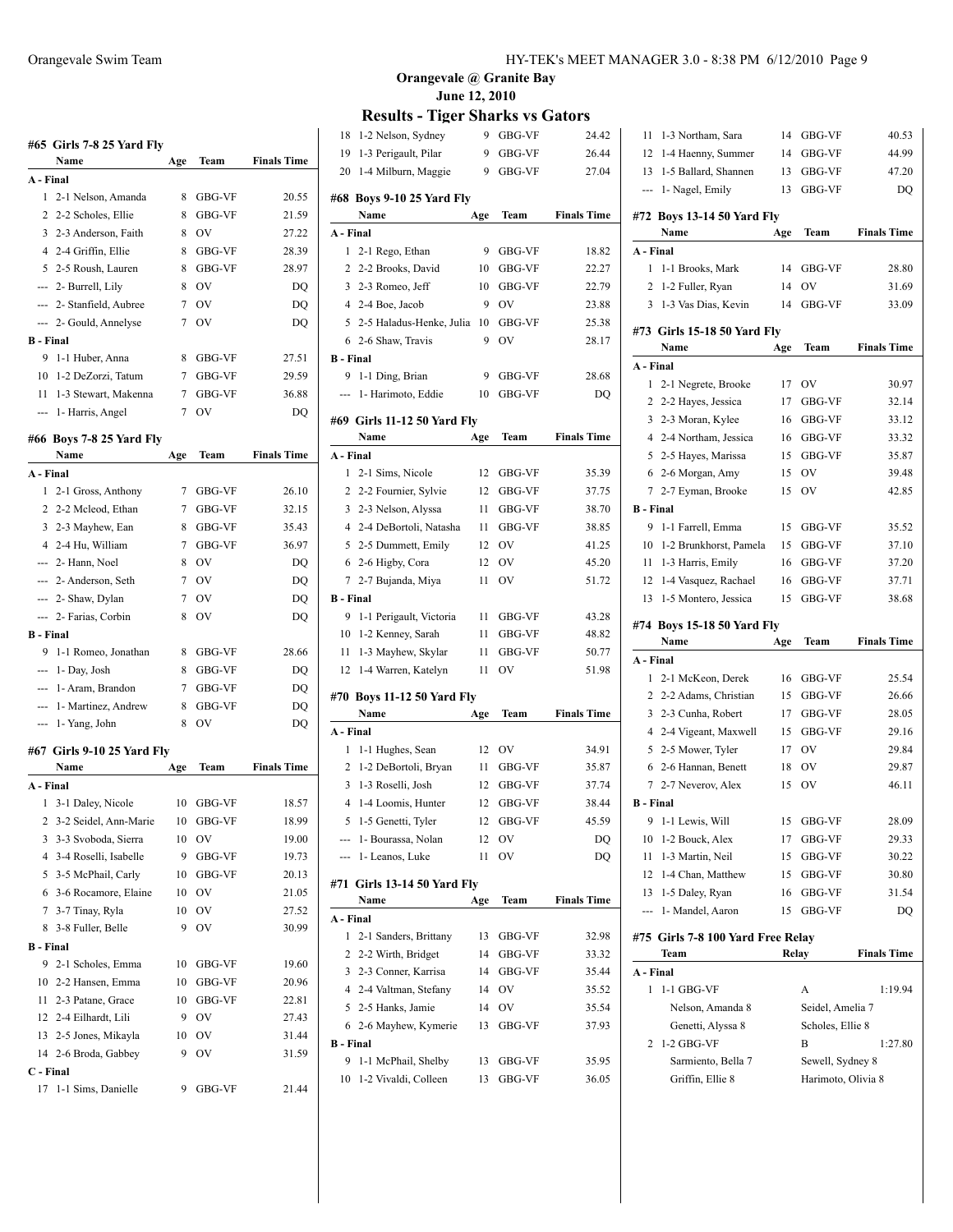|           |  | A - Final  (#75 Girls 7-8 100 Yard Free Relay) |  |
|-----------|--|------------------------------------------------|--|
| 2.120011F |  |                                                |  |

| $\mathcal{E}$ | $1-3$ GBG-VF        | C                   | 1:36.81  |
|---------------|---------------------|---------------------|----------|
|               | Roush, Lauren 8     | Huber, Anna 8       |          |
|               | Cox, Olivia 7       | Sampson, Natalie 7  |          |
| 4             | $1-4$ GBG-VF        | D                   | x1:55.90 |
|               | Jones, Katie 7      | Naki, Makena 7      |          |
|               | Nielsen, Sarena 7   | Stewart, Makenna 7  |          |
|               | $5 - 1 - 5$ OV      | A                   | 2:17.21  |
|               | Anderson, Faith 8   | Pagliaro, Greysha 8 |          |
|               | Tobin, Kylee 8      | Burrell, Lily 8     |          |
|               | $6\;1-6\;0V$        | B                   | 2:43.78  |
|               | Wheeler, Reece 7    | Harris, Angel 7     |          |
|               | Stanfield, Aubree 7 | Firl, Rachel 8      |          |
|               | $1 - GBG-VF$        | E                   | X1:41.13 |
|               | Nielsen, Sydnee 8   | Quinn, Cayla 8      |          |
|               | Root, Abby 7        | Works, Kelsey 8     |          |
|               |                     |                     |          |

# **#76 Boys 7-8 100 Yard Free Relay**

|                | Team                 | Relay         | <b>Finals Time</b> |
|----------------|----------------------|---------------|--------------------|
| A - Final      |                      |               |                    |
| 1              | $1-1$ GBG-VF         | A             | 1:19.34            |
|                | Hansen, Michael 8    |               | Gross, Anthony 7   |
|                | Mayhew, Ean 8        |               | Sherrets, Wyatt 8  |
| $\overline{2}$ | $1-2$ GBG-VF         | B             | 1:32.22            |
|                | Romeo, Jonathan 8    |               | Mcleod, Ethan 7    |
|                | Griffiths, Spencer 8 |               | Martinez, Andrew 8 |
| 3              | $1-3$ GBG-VF         | C             | 1:47.93            |
|                | Aram, Brandon 7      |               | Bansal, Dhilan 7   |
|                | Heinsen, Eric 8      |               | Maggio, Luca 8     |
|                | 4 1-4 GBG-VF         | D             | x1:56.59           |
|                | McGarty, Jack 8      |               | Vaughan, Mike 7    |
|                | Day, Josh 8          |               | Sampson, Justin 7  |
| 5              | $1-5$ OV             | B             | 2:07.54            |
|                | Bardasian, Gannon 8  |               | Heath, Jackson 7   |
|                | Rooney, Liam 7       |               | Toscano, Vincent 7 |
| 6              | $1-6$ OV             | C             | 2:16.12            |
|                | Matthews, Bruce 7    |               | Anderson, Seth 7   |
|                | Warren, Zachary 7    |               | Kliewer, Evan 8    |
| 7              | $1-7$ OV             | A             | 2:25.27            |
|                | Farias, Corbin 8     | Yang, John 8  |                    |
|                | Hann, Noel 8         | Shaw, Dylan 7 |                    |
|                |                      |               |                    |

#### **#77 Girls 9-10 200 Yard Free Relay**

|           | Team                 | Relay | <b>Finals Time</b>   |
|-----------|----------------------|-------|----------------------|
| A - Final |                      |       |                      |
|           | 1 2-1 GBG-VF         | A     | 2:20.36              |
|           | Sewell, Alyssa 10    |       | Sampson, Sydney 10   |
|           | Daley, Nicole 10     |       | Roselli, Isabelle 9  |
|           | $2-2-2$ GBG-VF       | B     | 2:36.73              |
|           | Seidel, Ann-Marie 10 |       | Scholes, Emma 10     |
|           | Hansen, Emma 10      |       | McPhail, Carly 10    |
|           | $3\;2-3\;0V$         | A     | 2:50.13              |
|           | Rocamore, Elaine 10  |       | Yang, Madeline 10    |
|           | Svoboda, Sierra 10   |       | Bailey, Katelynn 10  |
|           | 4 2-4 GBG-VF         | C     | 2:50.80              |
|           | Byars, Ashley 9      |       | Houghton, Samantha 9 |
|           | Perigault, Rebecca 9 |       | Coons, Hannah 9      |
|           |                      |       |                      |

| Orangevale Swim Team | HY-TEK's MEET MANAGER 3.0 - 8:38 PM 6/12/2010 Page 10 |
|----------------------|-------------------------------------------------------|
|                      |                                                       |
|                      |                                                       |

#### **Orangevale @ Granite Bay June 12, 2010**

# **Results - Tiger Sharks vs Gators**

|                  | 5 2-5 OV                                                           | B                       | 3:00.14  |
|------------------|--------------------------------------------------------------------|-------------------------|----------|
|                  | Boe, Taylor 10                                                     | Guttenberg, Samantha 10 |          |
|                  | Wallace, Kristen 9                                                 | Oglesby, Avonlea 10     |          |
|                  | $62-6$ OV                                                          | C                       | 3:23.90  |
|                  | Broda, Gabbey 9                                                    | Tommasini, Angelina 10  |          |
|                  | Eilhardt, Lili 9                                                   | Tinay, Ryla 10          |          |
|                  | 7 2-7 GBG-VF                                                       | D                       | x3:28.63 |
|                  | Gross, Angela 10                                                   | Milburn, Maggie 9       |          |
|                  | Perigault, Pilar 9                                                 | Healy, Sydney 10        |          |
|                  | 8 2-8 OV                                                           | D                       | x3:30.89 |
|                  | Fuller, Belle 9                                                    | Rorling, Madison 9      |          |
|                  | Jones, Mikayla 10                                                  | Miner, Malia 9          |          |
| <b>B</b> - Final |                                                                    |                         |          |
|                  | 9 1-1 OV                                                           | F                       | x3:48.76 |
|                  | Stinson, Amanda 9                                                  | Pierre-Russo, Naomi 9   |          |
|                  | Teese, Chloe 10                                                    | Gunsauls, Selina 10     |          |
|                  | $\mu$ and $\alpha$ and $\alpha$ in $\alpha$ is the set of $\alpha$ |                         |          |

#### **#78 Boys 9-10 200 Yard Free Relay Team Relay Finals Times**

|              | теаш                                           | кегау            | гшаіз тіше               |
|--------------|------------------------------------------------|------------------|--------------------------|
| A - Final    |                                                |                  |                          |
| $\mathbf{1}$ | $1-1$ GBG-VF                                   | A                | 2:48.44                  |
|              | Romeo, Jeff 10                                 |                  | Brooks, David 10         |
|              | Kambe, Andrew 10                               | Rego, Ethan 9    |                          |
|              | $2 \text{ } 1\text{-}2 \text{ } GBG\text{-}VF$ | D                | 3:39.78                  |
|              | Scates, Ben 9                                  |                  | Vaughan, Josh 9          |
|              | Newman, Sam 9                                  | Liu, Eric 9      |                          |
|              | $3 \t1-3$ OV                                   | R                | 3:51.40                  |
|              | Caron, Reed 9                                  |                  | Thomasson, Nathaniel 10  |
|              | Bourassa, Adrien 10                            | Tallent, Ethan 9 |                          |
|              | --- 1- GBG-VF                                  | B                | DQ                       |
|              | Ding, Brian 9                                  |                  | Martin, Grant 10         |
|              | Harimoto, Eddie 10                             |                  | Haladus-Henke, Julian 10 |
| ---          | $1 - OV$                                       | A                | DO                       |
|              | Shaw, Travis 9                                 | Rose, Jakob 9    |                          |
|              | Boe, Jacob 9                                   |                  | Montieth, Anthony 9      |

#### **#79 Girls 11-12 200 Yard Free Relay**

|              | Team                   | Relay            | <b>Finals Time</b>  |
|--------------|------------------------|------------------|---------------------|
| A - Final    |                        |                  |                     |
| $\mathbf{1}$ | $1-1$ GBG-VF           | A                | 2:10.32             |
|              | Blackburn, Madison 12  |                  | Nelson, Alyssa 11   |
|              | Fournier, Sylvie 12    |                  | Thomas, Macayla 11  |
|              | 2 1-2 GBG-VF           | B                | 2:23.26             |
|              | Sciascia, Elizabeth 11 |                  | Chan, Stephanie 12  |
|              | DeBortoli, Natasha 11  | Sims, Nicole 12  |                     |
|              | $3 \t1-3$ OV           | A                | 2:23.84             |
|              | Higby, Cora 12         | Fuller, Kate 12  |                     |
|              | Dummett, Emily 12      |                  | Gwin, Kourtney 11   |
|              | 4 1-4 GBG-VF           | C                | 2:28.62             |
|              | Patane, Hope 12        | Liu, Ivy 12      |                     |
|              | Perigault, Victoria 11 |                  | Caulfield, Megan 11 |
|              | 5 1-5 GBG-VF           | D                | x2:37.64            |
|              | Martinez, Ashley 11    | Kenney, Sarah 11 |                     |
|              | Haynes, Maddy 12       |                  | Mayhew, Skylar 11   |
| 6            | $1-6$ OV               | B                | 2:43.11             |
|              | Caravella, Danielle 12 |                  | Warren, Katelyn 11  |
|              | Thomas, Chloe 12       |                  | Bujanda, Miya 11    |
|              |                        |                  |                     |

| 7              | $1-7$ OV                            | C     | 3:07.08                |  |
|----------------|-------------------------------------|-------|------------------------|--|
|                | Graf, Ashley 12                     |       | Knopp, Cassidy 11      |  |
|                | Rea, Julia 11                       |       | Thomas, Claire 11      |  |
|                | #80 Boys 11-12 200 Yard Free Relay  |       |                        |  |
|                | Team                                | Relay | <b>Finals Time</b>     |  |
| A - Final      |                                     |       |                        |  |
| 1              | $1-1$ GBG-VF                        | A     | 2:07.81                |  |
|                | DeBortoli, Bryan 11                 |       | Loomis, Hunter 12      |  |
|                | Roselli, Josh 12                    |       | Byars, Ryan 11         |  |
| $\mathfrak{D}$ | $1-2$ OV                            | A     | 2:23.53                |  |
|                | Boe, Joshua 12                      |       | Guest, Austin 11       |  |
|                | Schultz, Jacob 12                   |       | Hughes, Sean 12        |  |
| 3              | 1-3 GBG-VF                          | B     | 2:33.09                |  |
|                | Genetti, Tyler 12                   |       | Kambe, Thomas 11       |  |
|                | Shellaberger, Luke 12               |       | Genetti, Cameron 12    |  |
|                | --- 1- OV                           | B     | DO                     |  |
|                | Kehler, Kobe 12                     |       | Hutchinson, William 11 |  |
|                | Rea, Daniel 12                      |       | Leanos, Luke 11        |  |
|                | #81 Girls 13-14 200 Yard Free Relay |       |                        |  |
|                | Team                                | Relay | <b>Finals Time</b>     |  |
| A - Final      |                                     |       |                        |  |
| 1              | $1-1$ GBG-VF                        | A     | 1:52.70                |  |
|                | McPhail, Shelby 13                  |       | Vivaldi, Colleen 13    |  |
|                | Brackett, Lauren 14                 |       | Martinez, Alexis 14    |  |
| $\mathfrak{D}$ | $1-2$ GBG-VF                        | B     | 1:59.66                |  |
|                | Wirth, Bridget 14                   |       | Brunkhorst, Sami 13    |  |
|                | Sanders, Brittany 13                |       | Mayhew, Kymerie 13     |  |
| 3              | $1-3$ OV                            | A     | 2:12.20                |  |
|                | Miner, Mackenzie 14                 |       | Valtman, Stefany 14    |  |

| Guest, Katie 13 |                     | Hanks, Jamie 14 |                       |  |
|-----------------|---------------------|-----------------|-----------------------|--|
|                 | 4 1-4 GBG-VF        | D               | 2:25.08               |  |
|                 | Ballard, Shannen 13 |                 | Dickson, Christine 14 |  |
|                 | Nagel, Emily 13     |                 | Northam, Sara 14      |  |
|                 |                     |                 |                       |  |

#### **#82 Boys 13-14 200 Yard Free Relay**

| Team                | <b>Relay</b>   | <b>Finals Time</b>                                                       |
|---------------------|----------------|--------------------------------------------------------------------------|
| A - Final           |                |                                                                          |
| $1-1$ OV            | A              | 1:52.59                                                                  |
| McLean, Lucas 14    |                |                                                                          |
| Asbenson, Rydell 13 |                |                                                                          |
| $-1 - GBG-VF$       | A              | DO                                                                       |
| Cooper, Chase 14    | Zech, David 14 |                                                                          |
| Vas Dias, Kevin 14  |                | Brooks, Mark 14                                                          |
|                     |                |                                                                          |
| Team                | <b>Relay</b>   | <b>Finals Time</b>                                                       |
| A - Final           |                |                                                                          |
|                     |                |                                                                          |
| $1-1$ GBG-VF        | A              | 2:01.23                                                                  |
| Farrell, Emma 15    |                | Hayes, Jessica 17                                                        |
| Hagans, Jerra 16    |                | Leever, Marissa 17                                                       |
| 2 1-2 GBG-VF        | R              | 2:01.28                                                                  |
| Moran, Kylee 16     |                | Hayes, Marissa 15                                                        |
| Mayhew, Michaela 15 |                | Schnuelle, Nicole 15                                                     |
| $1-3$ OV            | A              | 2:02.21                                                                  |
| Morgan, Amy 15      |                | Eyman, Brooke 15                                                         |
|                     |                | Fuller, Ryan 14<br>Eyman, Ryan 14<br>#83 Girls 15-18 200 Yard Free Relay |